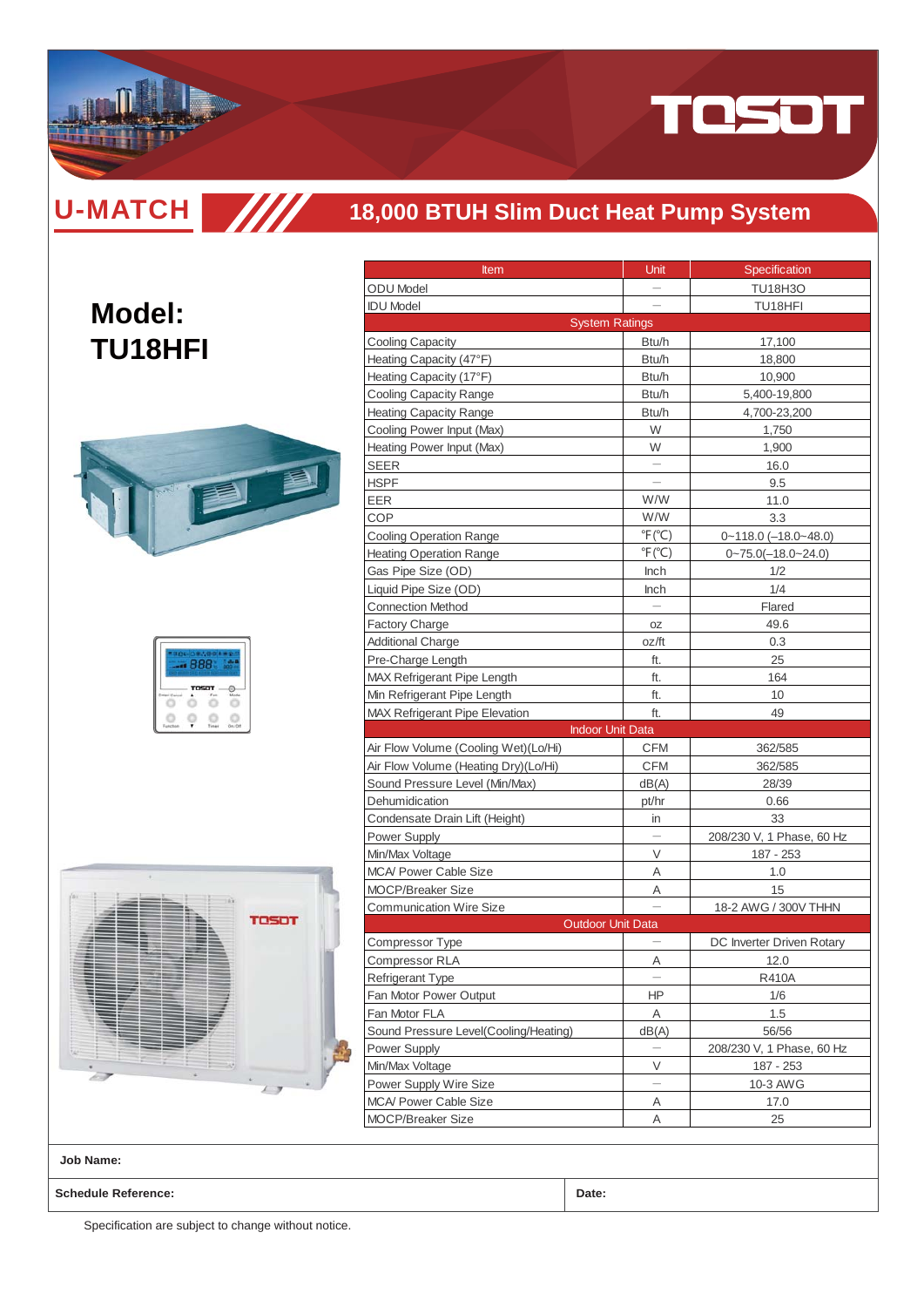

## Features & Function Summary TU18HFI

| <b>SYSTEM FEATURES</b>                 |               |
|----------------------------------------|---------------|
| Ultra Low Frequency Torque Control     | <b>YES</b>    |
| <b>Power Factor Correction</b>         | <b>YES</b>    |
| Compressor Type                        | Rotary        |
| Refrigerant Type                       | <b>R410A</b>  |
| Basepan With Electric Heater           | <b>YES</b>    |
| Compressor With Electric Heater        | <b>NO</b>     |
| <b>Outdoor Fin Coating</b>             | Acrylic Resin |
| <b>Intelligent Defrosting</b>          | <b>YES</b>    |
| Intelligent Preheating                 | <b>YES</b>    |
| Low Voltage Startup                    | <b>YES</b>    |
| Memory/Power Failure Recovery          | <b>YES</b>    |
| Self Diagnosis                         | <b>YES</b>    |
| Low Ambient Cooling                    | <b>YES</b>    |
| Internal Condensate Pump               | <b>YES</b>    |
| <b>XK60 Wired Controller Interface</b> | <b>YES</b>    |
| Wi-Fi Interface                        | <b>NO</b>     |
| Indoor Fan Type                        | Centrifugal   |
| Multi Fan Speeds                       | 3 Speeds      |
| LED Display Indoor Unit                | <b>NO</b>     |
| <b>Advance Filter</b>                  | <b>NO</b>     |
| <b>Auxiliary Electrical Heater</b>     | <b>NO</b>     |
| Ventilation (Outdoor Air)              | Optional      |

| <b>WIRED CONTROLLER FUNCTIONS</b> |            |
|-----------------------------------|------------|
| Auto Mode                         | <b>YES</b> |
| Auto Fan                          | <b>YES</b> |
| Auto Swing (Continuous Sweep)     | <b>NO</b>  |
| Adjustable Swing Louvers (5 pos.) | <b>NO</b>  |
| Clock on Remote Controller        | <b>YES</b> |
| Dry Mode                          | <b>YES</b> |
| Dry Anti-Mildew (X-Fan) Mode      | <b>YES</b> |
| <b>Energy Saving Mode</b>         | <b>NO</b>  |
| Dirty Filter Alert                | <b>NO</b>  |
| I Feel Function                   | <b>YES</b> |
| <b>Lock on Wired Controller</b>   | <b>YES</b> |
| Quiet Mode                        | <b>NO</b>  |
| Room Temperature Display (5 sec.) | <b>YES</b> |
| Sleep Mode                        | <b>YES</b> |
| <b>Timer Mode</b>                 | <b>YES</b> |
| <b>Turbo Mode</b>                 | <b>YES</b> |
| Display On/Off Control            | NO.        |
| <b>Freeze Guard Mode</b>          | <b>YES</b> |



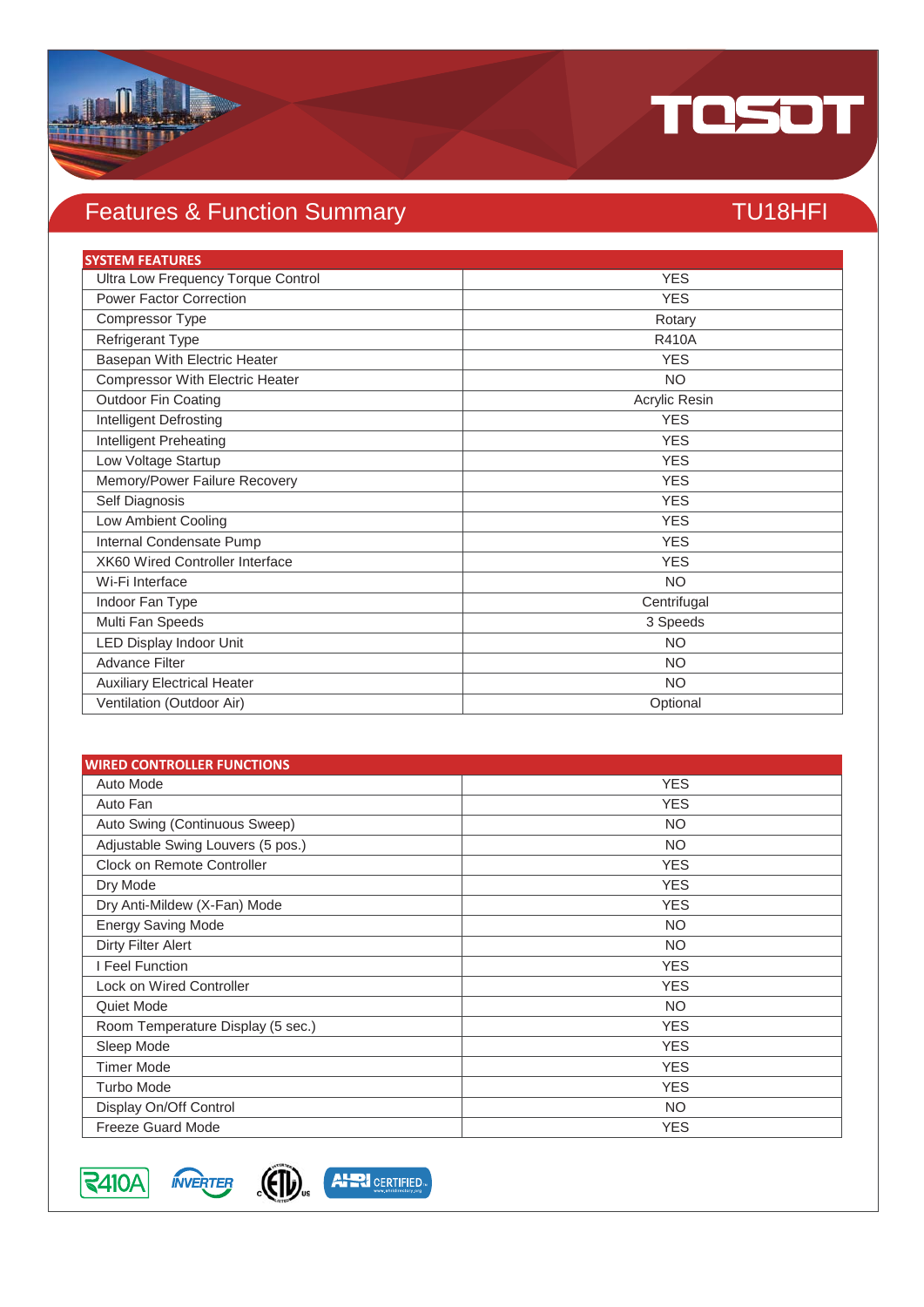

**Submittal Data: TU18HFI** 

18,000 BTUH Slim Duct Heat Pump System

#### **FAN PERFORMANCE CURVES**



## **EXTENDED RATINGS**



**HEATING PERFORMANCE** 

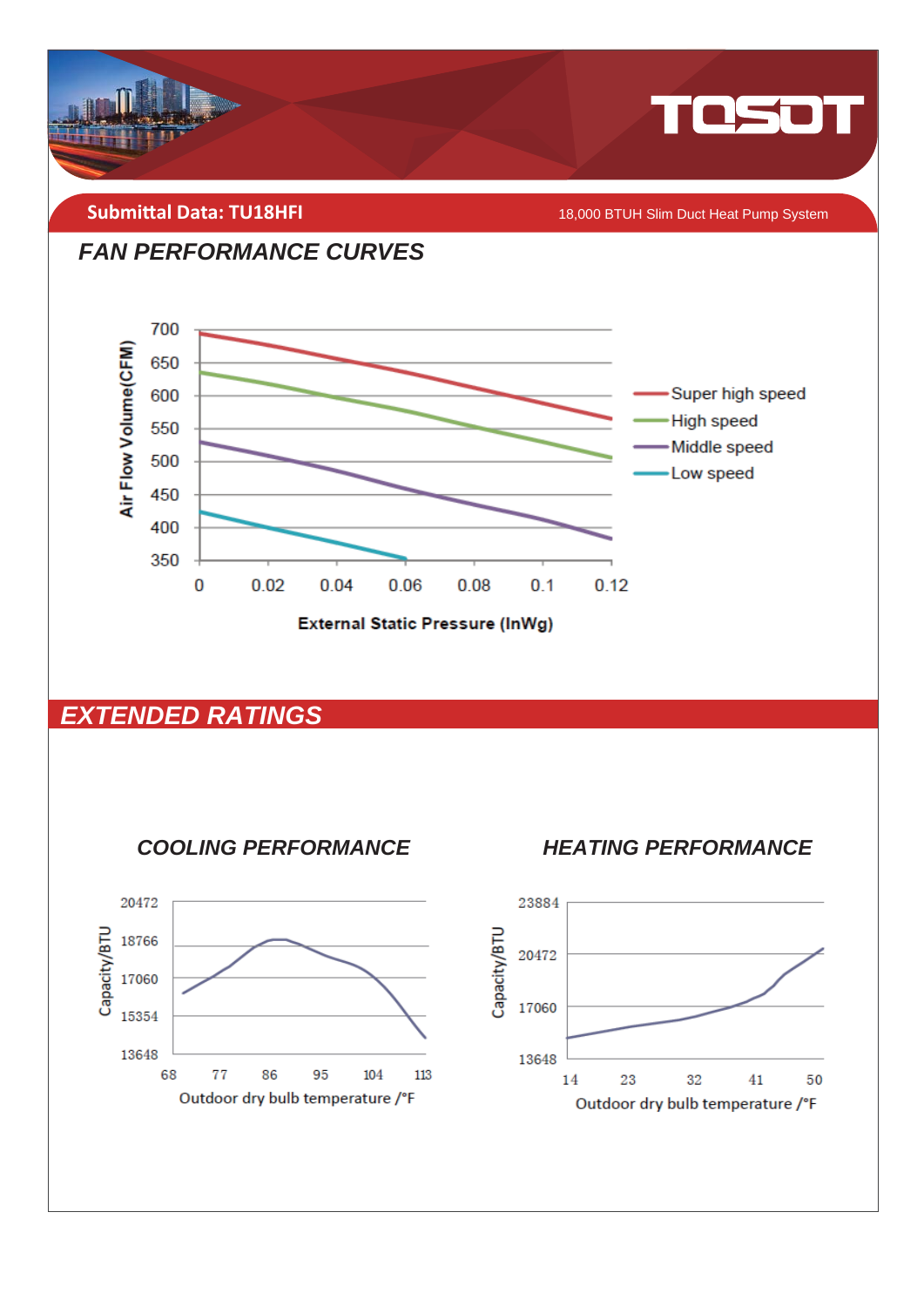

**Submittal Data: TU18HFI** *COMBIT ACCORD MAGNO BTUH Slim Duct Heat Pump System* 

## *MINIMUM SPACING REQUIREMENTS*

*INDOOR* 



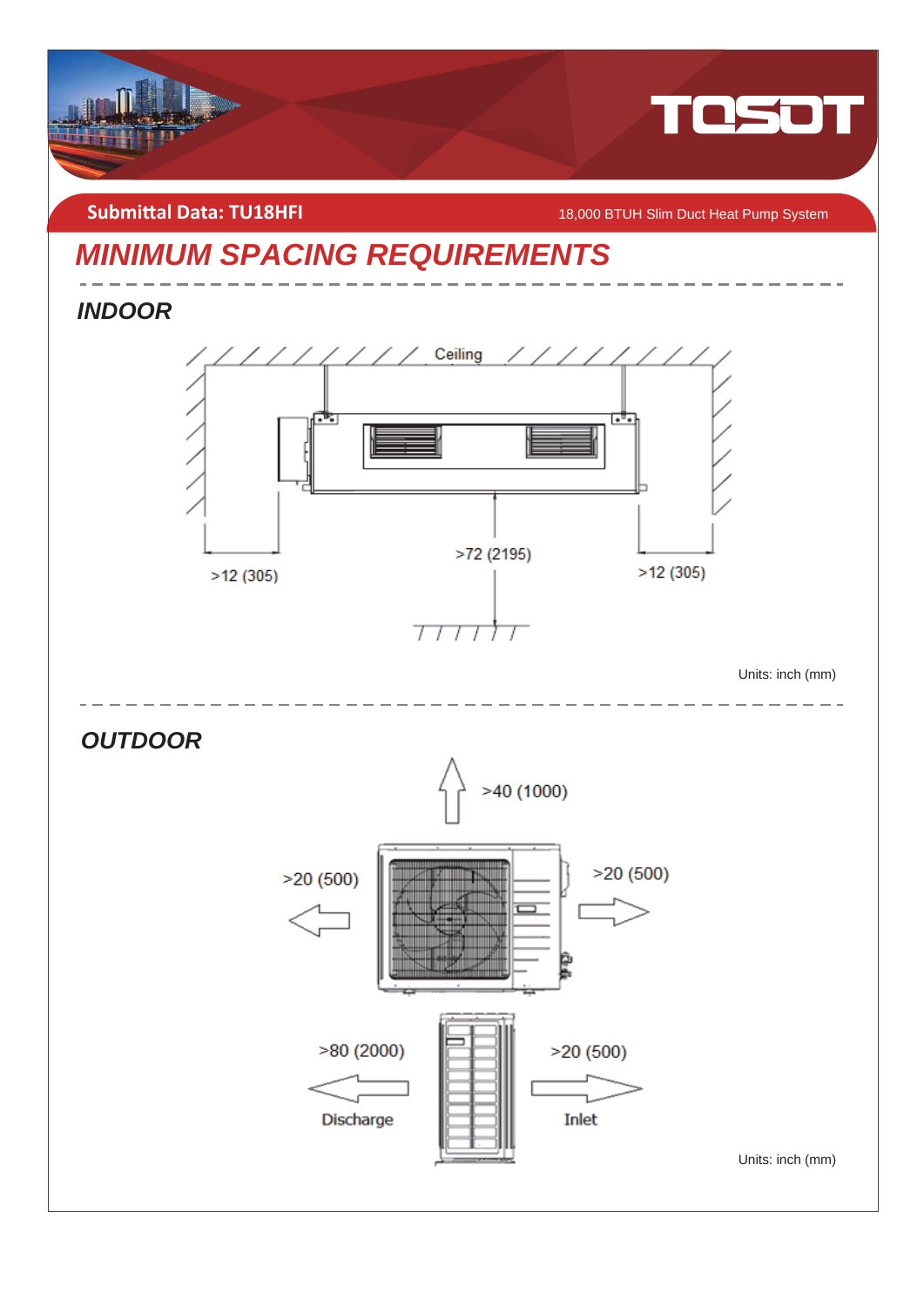#### **DIMENSIONAL SPECIFICATIONS** THE RESERVE OF THE RESERVE TU18HFI

#### **INDOOR UNIT DIMENSIONS & WEIGHTS**



Notes:

- 1. Recommended Communication Wire Type 18-2 AWG Stranded Copper THHN 300V Wire
- 2. Power wiring size must comply with applicable national and local codes for both ID and OD dedicated circuits.
- 3. Test conditions are based on AHRI 210/240.

Specifications are subject to change without notice. Manufacturer reserves the right to discontinue or modify specifications or designs without notice or without incurring obligations. All rights reserved.



TOSOT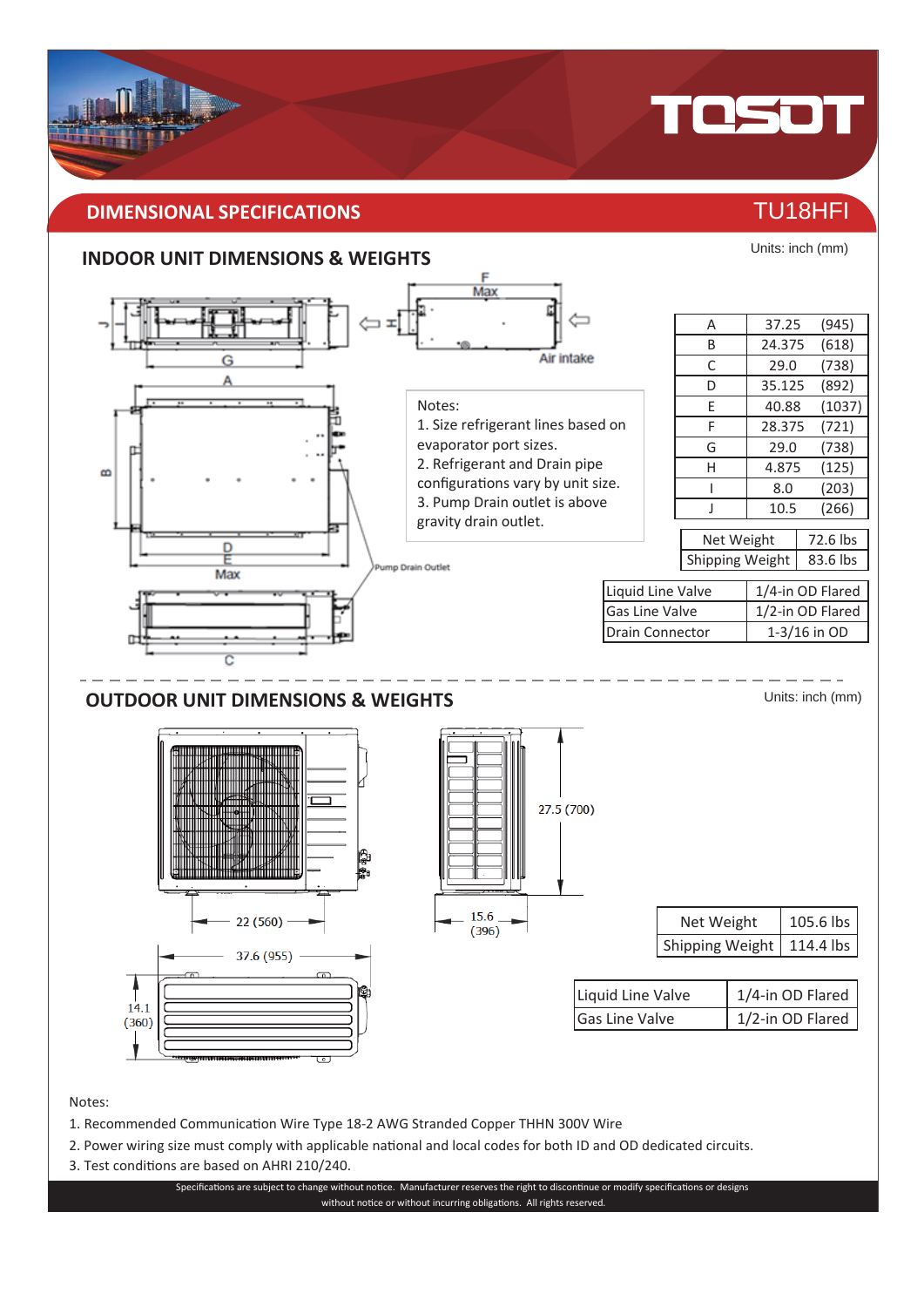

**U-MATCH SIIII** 

#### **24,000 BTUH Slim Duct Heat Pump System**

## **Model: TU24HFI**



|  | -9212 |  |
|--|-------|--|
|  | TOSOT |  |
|  |       |  |



| <u>Item</u>                           | Unit                      | Specification                |
|---------------------------------------|---------------------------|------------------------------|
| <b>ODU</b> Model                      |                           | <b>TU24H3O</b>               |
| <b>IDU Model</b>                      |                           | TU24HFI                      |
| <b>System Ratings</b>                 |                           |                              |
| <b>Cooling Capacity</b>               | Btu/h                     | 23,800                       |
| Heating Capacity (47°F)               | Btu/h                     | 27,200                       |
| Heating Capacity (17°F)               | Btu/h                     | 16,700                       |
| <b>Cooling Capacity Range</b>         | Btu/h                     | 7,400-29,000                 |
| <b>Heating Capacity Range</b>         | Btu/h                     | 8,200-32,400                 |
| Cooling Power Input (Max)             | W                         | 2,500                        |
| Heating Power Input (Max)             | W                         | 2,750                        |
| <b>SEER</b>                           |                           | 16.0                         |
| <b>HSPF</b>                           |                           | 10.0                         |
| EER                                   | W/W                       | 10.7                         |
| COP                                   | W/W                       | 3.4                          |
| <b>Cooling Operation Range</b>        | $\degree$ F $(\degree$ C) | $0 - 118.0$ $(-18.0 - 48.0)$ |
| <b>Heating Operation Range</b>        | $\degree$ F( $\degree$ C) | $0 - 75.0(-18.0 - 24.0)$     |
| Gas Pipe Size (OD)                    | Inch                      | 5/8                          |
| Liquid Pipe Size (OD)                 | <b>Inch</b>               | 3/8                          |
| <b>Connection Method</b>              |                           | Flared                       |
| Factory Charge                        | 0Z                        | 78.4                         |
| <b>Additional Charge</b>              | oz/ft                     | 0.6                          |
| Pre-Charge Length                     | ft.                       | 25                           |
| MAX Refrigerant Pipe Length           | ft.                       | 164                          |
| Min Refrigerant Pipe Length           | ft.                       | 10                           |
| <b>MAX Refrigerant Pipe Elevation</b> | ft.                       | 49                           |
| <b>Indoor Unit Data</b>               |                           |                              |
| Air Flow Volume (Cooling Wet)(Lo/Hi)  | CFM                       | 570/820                      |
| Air Flow Volume (Heating Dry)(Lo/Hi)  | <b>CFM</b>                | 570/820                      |
| Sound Pressure Level (Min/Max)        | dB(A)                     | 40/46                        |
| Dehumidication                        | pt/hr                     | 0.9                          |
| Condensate Drain Lift (Height)        | in                        | 33                           |
| <b>Power Supply</b>                   |                           | 208/230 V, 1 Phase, 60 Hz    |
| Min/Max Voltage                       | V                         | 187 - 253                    |
| <b>MCA/ Power Cable Size</b>          | Α                         | 2.0                          |
| <b>MOCP/Breaker Size</b>              | Α                         | 15                           |
| <b>Communication Wire Size</b>        |                           | 18-2 AWG / 300V THHN         |
| <b>Outdoor Unit Data</b>              |                           |                              |
| Compressor Type                       |                           | DC Inverter Driven Rotary    |
| Compressor RLA                        | Α                         | 18.0                         |
| Refrigerant Type                      |                           | <b>R410A</b>                 |
| Fan Motor Power Output                | ΗP                        | 1/6                          |
| Fan Motor FLA                         | Α                         | 1.5                          |
| Sound Pressure Level(Cooling/Heating) | dB(A)                     | 57/57                        |
| Power Supply                          |                           | 208/230 V, 1 Phase, 60 Hz    |
| Min/Max Voltage                       | V                         | 187 - 253                    |
| Power Supply Wire Size                |                           | 10-3 AWG                     |
| MCA/ Power Cable Size                 | Α                         | 24.0                         |
| <b>MOCP/Breaker Size</b>              | Α                         | 40                           |
|                                       |                           |                              |

**Job Name:**

**Schedule Reference: Date:**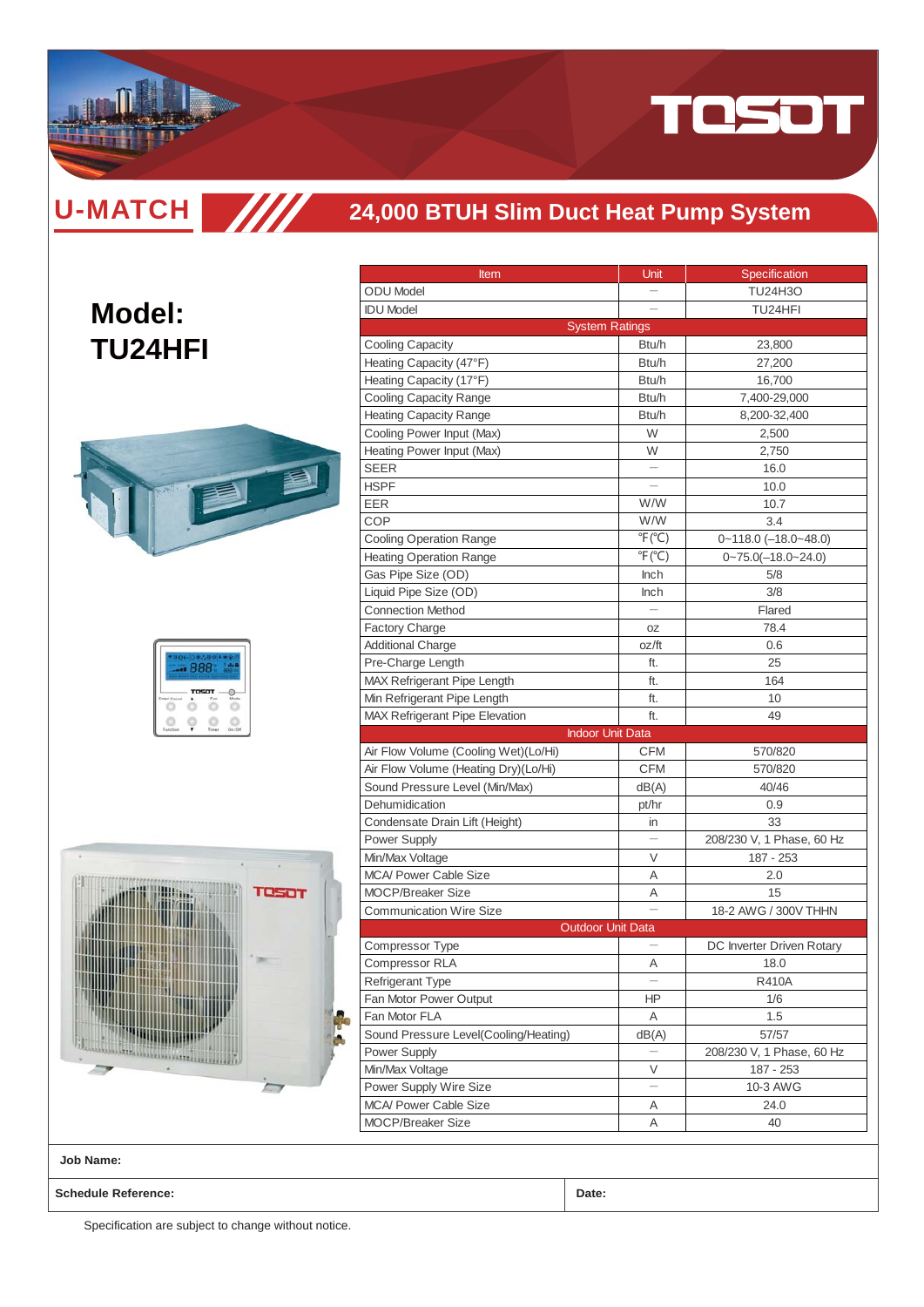

## Features & Function Summary TU24HFI

| <b>SYSTEM FEATURES</b>             |               |
|------------------------------------|---------------|
| Ultra Low Frequency Torque Control | <b>YES</b>    |
| <b>Power Factor Correction</b>     | <b>YES</b>    |
| Compressor Type                    | Rotary        |
| Refrigerant Type                   | <b>R410A</b>  |
| Basepan With Electric Heater       | <b>YES</b>    |
| Compressor With Electric Heater    | <b>NO</b>     |
| <b>Outdoor Fin Coating</b>         | Acrylic Resin |
| <b>Intelligent Defrosting</b>      | <b>YES</b>    |
| Intelligent Preheating             | <b>YES</b>    |
| Low Voltage Startup                | <b>YES</b>    |
| Memory/Power Failure Recovery      | <b>YES</b>    |
| Self Diagnosis                     | <b>YES</b>    |
| Low Ambient Cooling                | <b>YES</b>    |
| Internal Condensate Pump           | <b>YES</b>    |
| XK60 Wired Controller Interface    | <b>YES</b>    |
| Wi-Fi Interface                    | <b>NO</b>     |
| Indoor Fan Type                    | Centrifugal   |
| Multi Fan Speeds                   | 3 Speeds      |
| LED Display Indoor Unit            | <b>NO</b>     |
| <b>Advance Filter</b>              | <b>NO</b>     |
| <b>Auxiliary Electrical Heater</b> | <b>NO</b>     |
| Ventilation (Outdoor Air)          | Optional      |

| <b>WIRED CONTROLLER FUNCTIONS</b> |            |
|-----------------------------------|------------|
| Auto Mode                         | <b>YES</b> |
| Auto Fan                          | <b>YES</b> |
| Auto Swing (Continuous Sweep)     | <b>NO</b>  |
| Adjustable Swing Louvers (5 pos.) | <b>NO</b>  |
| Clock on Remote Controller        | <b>YES</b> |
| Dry Mode                          | <b>YES</b> |
| Dry Anti-Mildew (X-Fan) Mode      | <b>YES</b> |
| <b>Energy Saving Mode</b>         | <b>NO</b>  |
| Dirty Filter Alert                | <b>NO</b>  |
| I Feel Function                   | <b>YES</b> |
| <b>Lock on Wired Controller</b>   | <b>YES</b> |
| Quiet Mode                        | <b>NO</b>  |
| Room Temperature Display (5 sec.) | <b>YES</b> |
| Sleep Mode                        | <b>YES</b> |
| <b>Timer Mode</b>                 | <b>YES</b> |
| <b>Turbo Mode</b>                 | <b>YES</b> |
| Display On/Off Control            | <b>NO</b>  |
| <b>Freeze Guard Mode</b>          | <b>YES</b> |

 $3410A$ 



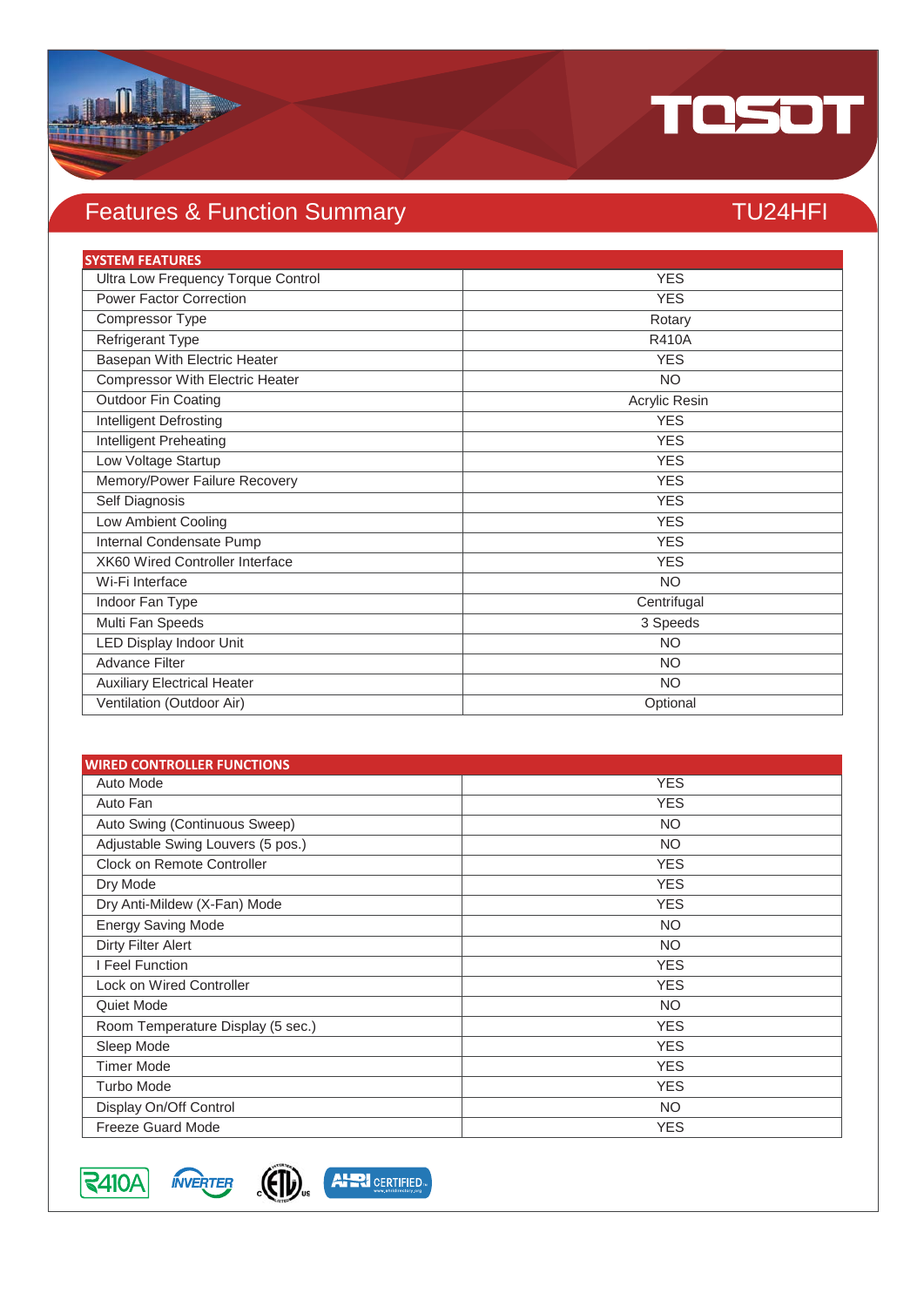

Outdoor dry bulb temperature /°F

Outdoor dry bulb temperature /°F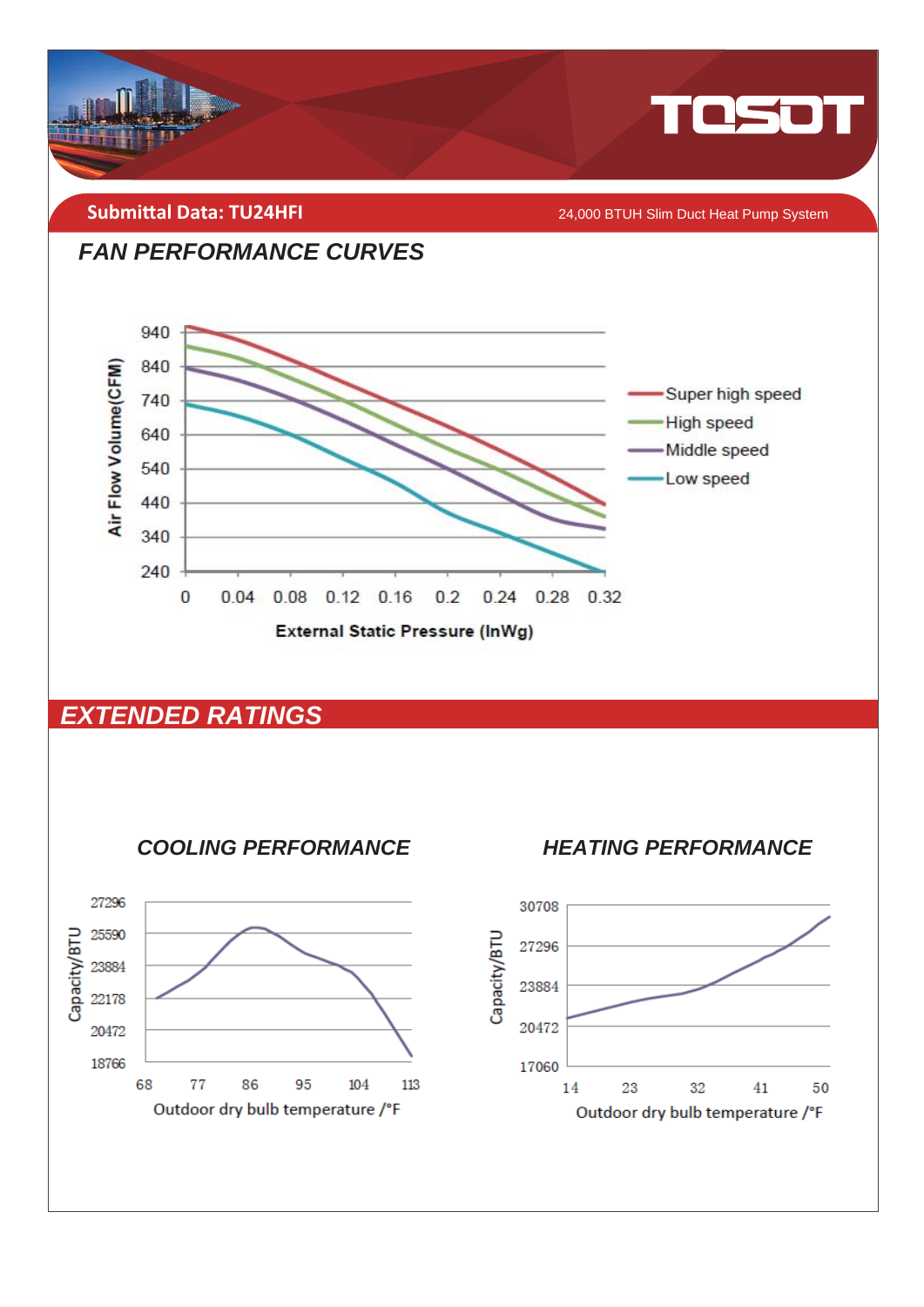

**Submittal Data: TU24HFI** 24,000 BTUH Slim Duct Heat Pump System

## *MINIMUM SPACING REQUIREMENTS*

*INDOOR* 



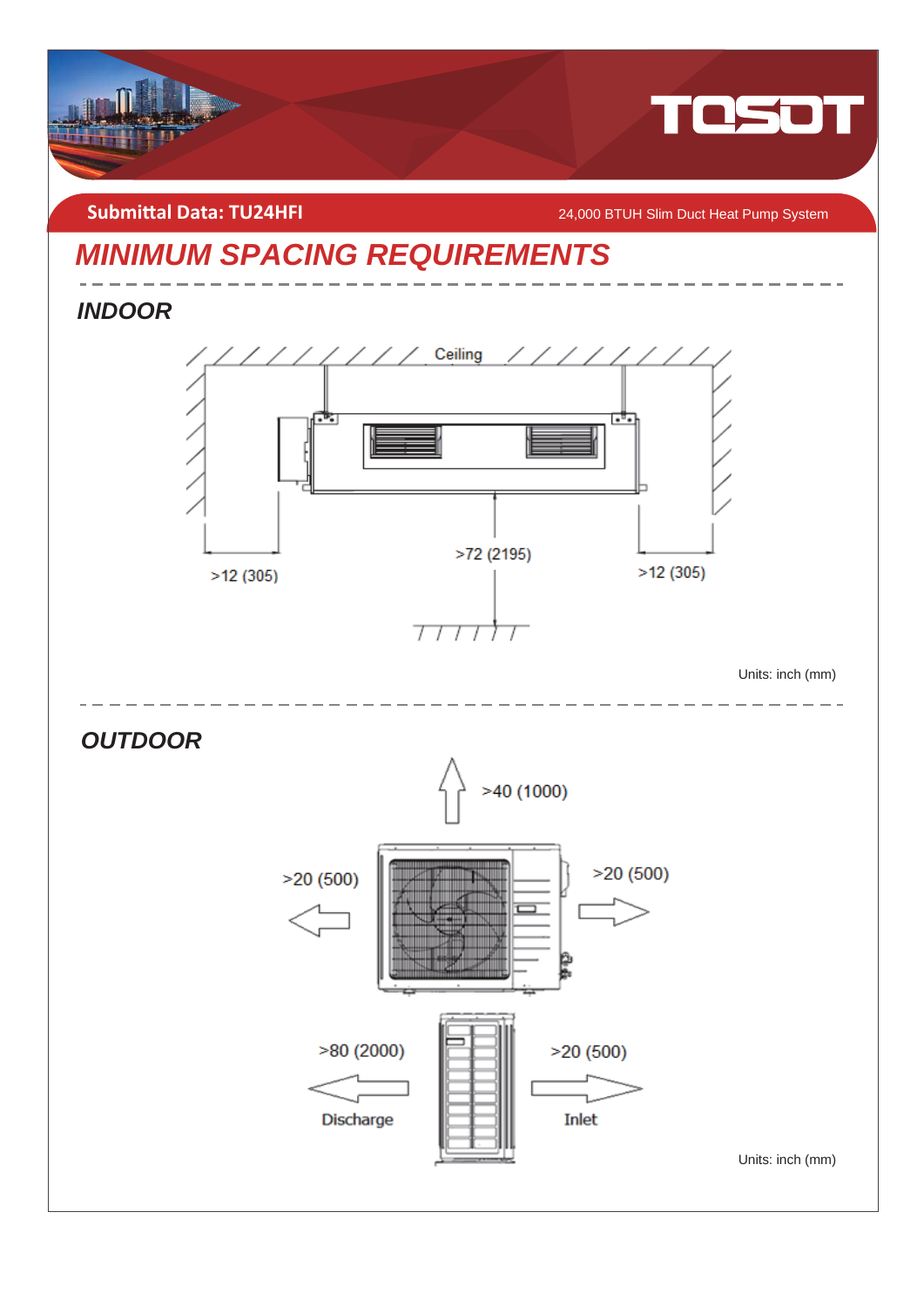#### **DIMENSIONAL SPECIFICATIONS** THE CONSTRUCTION OF TU24HFI

#### **INDOOR UNIT DIMENSIONS & WEIGHTS**



#### Notes:

- 1. Recommended Communication Wire Type 18-2 AWG Stranded Copper THHN 300V Wire
- 2. Power wiring size must comply with applicable national and local codes for both ID and OD dedicated circuits.
- 3. Test conditions are based on AHRI 210/240.

Specifications are subject to change without notice. Manufacturer reserves the right to discontinue or modify specifications or designs without notice or without incurring obligations. All rights reserved.



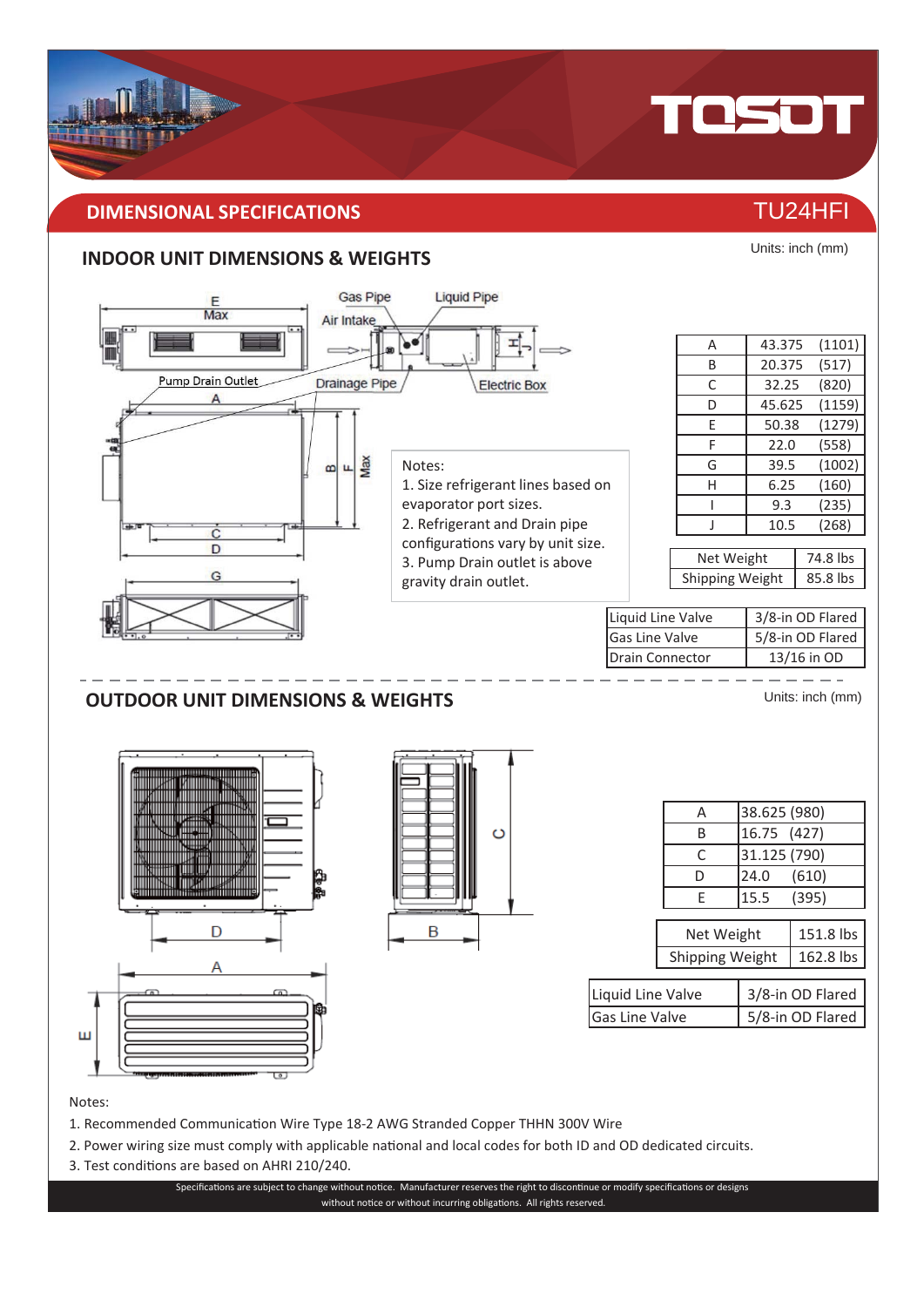

**U-MATCH SIMI** 

**Model:**

#### **30,000 BTUH Slim Duct Heat Pump System**

## **TU30HFI**



|  | TOSOT |  |
|--|-------|--|
|  |       |  |



| Item                                  | Unit                      | Specification                |
|---------------------------------------|---------------------------|------------------------------|
| <b>ODU</b> Model                      |                           | <b>TU30H3O</b>               |
| <b>IDU Model</b>                      |                           | TU30HFI                      |
|                                       | <b>System Ratings</b>     |                              |
| <b>Cooling Capacity</b>               | Btu/h                     | 28,200                       |
| Heating Capacity (47°F)               | Btu/h                     | 31,200                       |
| Heating Capacity (17°F)               | Btu/h                     | 16,700                       |
| Cooling Capacity Range                | Btu/h                     | 8,200-29,600                 |
| <b>Heating Capacity Range</b>         | Btu/h                     | 8,200-33,600                 |
| Cooling Power Input (Max)             | W                         | 3,700                        |
| Heating Power Input (Max)             | W                         | 3.500                        |
| SEER                                  |                           | 16.0                         |
| <b>HSPF</b>                           |                           | 9.0                          |
| EER                                   | W/W                       | 8.6                          |
| COP                                   | W/W                       | 3                            |
| <b>Cooling Operation Range</b>        | $\mathrm{P}(\mathrm{C})$  | $0 - 118.0$ $(-18.0 - 48.0)$ |
| <b>Heating Operation Range</b>        | $\degree$ F( $\degree$ C) | $0 - 75.0(-18.0 - 24.0)$     |
| Gas Pipe Size (OD)                    | <b>Inch</b>               | 5/8                          |
| Liquid Pipe Size (OD)                 | Inch                      | 3/8                          |
| <b>Connection Method</b>              |                           | Flared                       |
| <b>Factory Charge</b>                 | 0Z                        | 84.8                         |
| <b>Additional Charge</b>              | oz/ft                     | 0.6                          |
| Pre-Charge Length                     | ft.                       | 25                           |
| MAX Refrigerant Pipe Length           | ft.                       | 164                          |
| Min Refrigerant Pipe Length           | ft.                       | 10                           |
| <b>MAX Refrigerant Pipe Elevation</b> | ft.                       | 49                           |
|                                       | <b>Indoor Unit Data</b>   |                              |
| Air Flow Volume (Cooling Wet)(Lo/Hi)  | CFM                       | 587/820                      |
| Air Flow Volume (Heating Dry)(Lo/Hi)  | CFM                       | 587/820                      |
| Sound Pressure Level (Min/Max)        | dB(A)                     | 40/46                        |
| Dehumidication                        | pt/hr                     | 1.04                         |
| Condensate Drain Lift (Height)        | in                        | 33                           |
| <b>Power Supply</b>                   |                           | 208/230 V, 1 Phase, 60 Hz    |
| Min/Max Voltage                       | V                         | 187 - 253                    |
| <b>MCA/ Power Cable Size</b>          | A                         | 2.0                          |
| <b>MOCP/Breaker Size</b>              | Α                         | 15                           |
| <b>Communication Wire Size</b>        |                           | 18-2 AWG / 300V THHN         |
|                                       | <b>Outdoor Unit Data</b>  |                              |
| Compressor Type                       |                           | DC Inverter Driven Rotary    |
| Compressor RLA                        | Α                         | 18.0                         |
| Refrigerant Type                      |                           | <b>R410A</b>                 |
| Fan Motor Power Output                | ΗP                        | 1/6                          |
| Fan Motor FLA                         | Α                         | 1.5                          |
| Sound Pressure Level(Cooling/Heating) | dB(A)                     | 58/58                        |
| Power Supply                          |                           | 208/230 V, 1 Phase, 60 Hz    |
| Min/Max Voltage                       | V                         | 187 - 253                    |
| Power Supply Wire Size                |                           | 10-3 AWG                     |
| <b>MCA/ Power Cable Size</b>          | Α                         | 24.0                         |
| MOCP/Breaker Size                     | Α                         | 40                           |
|                                       |                           |                              |

**Job Name:**

**Schedule Reference: Date:**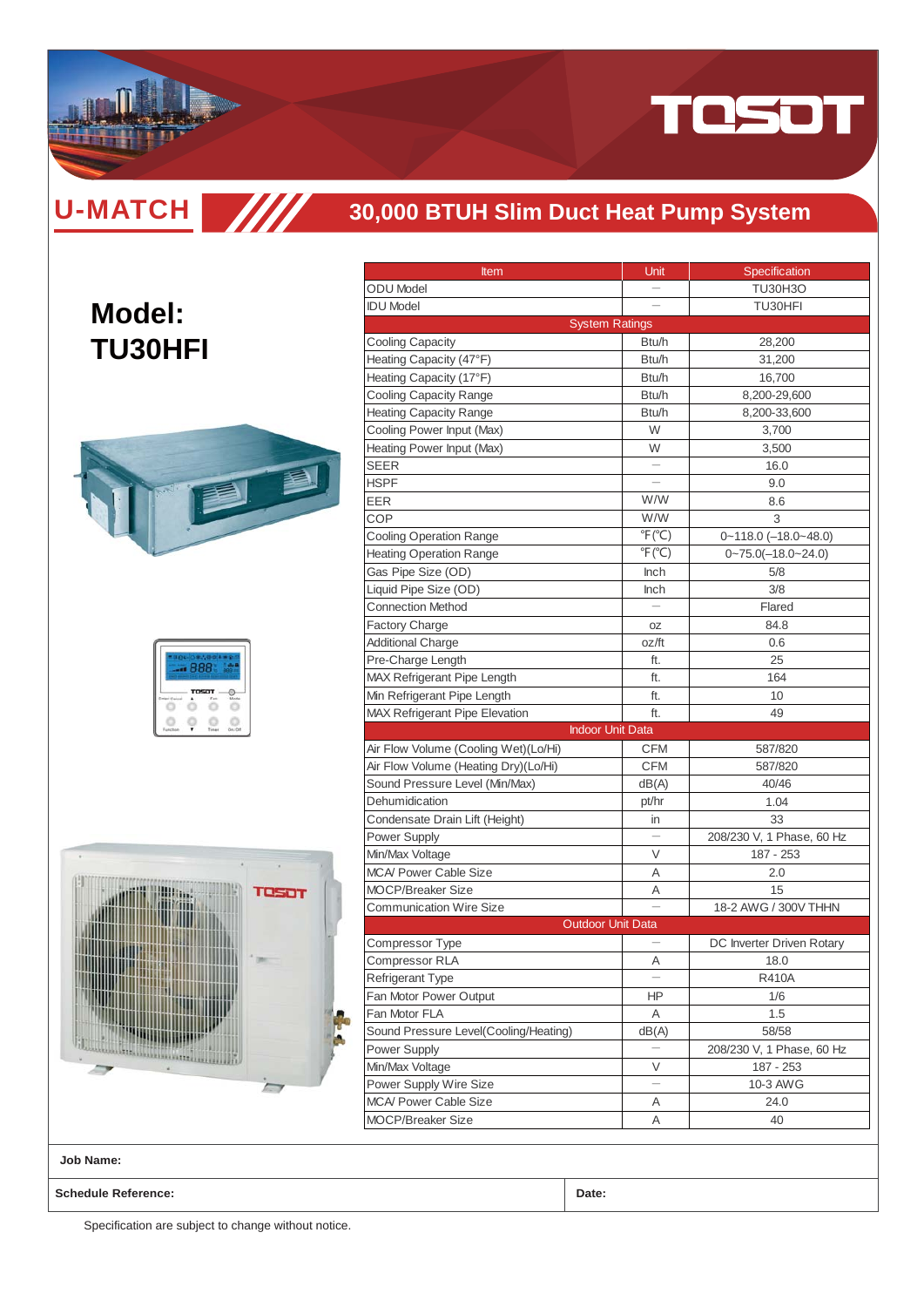

## Features & Function Summary TU30HFI

| <b>SYSTEM FEATURES</b>                 |               |
|----------------------------------------|---------------|
| Ultra Low Frequency Torque Control     | <b>YES</b>    |
| <b>Power Factor Correction</b>         | <b>YES</b>    |
| Compressor Type                        | Rotary        |
| Refrigerant Type                       | <b>R410A</b>  |
| Basepan With Electric Heater           | <b>YES</b>    |
| <b>Compressor With Electric Heater</b> | <b>NO</b>     |
| Outdoor Fin Coating                    | Acrylic Resin |
| Intelligent Defrosting                 | <b>YES</b>    |
| Intelligent Preheating                 | <b>YES</b>    |
| Low Voltage Startup                    | <b>YES</b>    |
| Memory/Power Failure Recovery          | <b>YES</b>    |
| Self Diagnosis                         | <b>YES</b>    |
| Low Ambient Cooling                    | <b>YES</b>    |
| Internal Condensate Pump               | <b>YES</b>    |
| XK60 Wired Controller Interface        | <b>YES</b>    |
| Wi-Fi Interface                        | <b>NO</b>     |
| Indoor Fan Type                        | Centrifugal   |
| Multi Fan Speeds                       | 3 Speeds      |
| LED Display Indoor Unit                | <b>NO</b>     |
| <b>Advance Filter</b>                  | <b>NO</b>     |
| <b>Auxiliary Electrical Heater</b>     | <b>NO</b>     |
| Ventilation (Outdoor Air)              | Optional      |

| <b>WIRED CONTROLLER FUNCTIONS</b> |            |
|-----------------------------------|------------|
| Auto Mode                         | <b>YES</b> |
| Auto Fan                          | <b>YES</b> |
| Auto Swing (Continuous Sweep)     | <b>NO</b>  |
| Adjustable Swing Louvers (5 pos.) | <b>NO</b>  |
| Clock on Remote Controller        | <b>YES</b> |
| Dry Mode                          | <b>YES</b> |
| Dry Anti-Mildew (X-Fan) Mode      | <b>YES</b> |
| <b>Energy Saving Mode</b>         | <b>NO</b>  |
| Dirty Filter Alert                | <b>NO</b>  |
| I Feel Function                   | <b>YES</b> |
| Lock on Wired Controller          | <b>YES</b> |
| Quiet Mode                        | <b>NO</b>  |
| Room Temperature Display (5 sec.) | <b>YES</b> |
| Sleep Mode                        | <b>YES</b> |
| <b>Timer Mode</b>                 | <b>YES</b> |
| Turbo Mode                        | <b>YES</b> |
| Display On/Off Control            | <b>NO</b>  |
| <b>Freeze Guard Mode</b>          | <b>YES</b> |



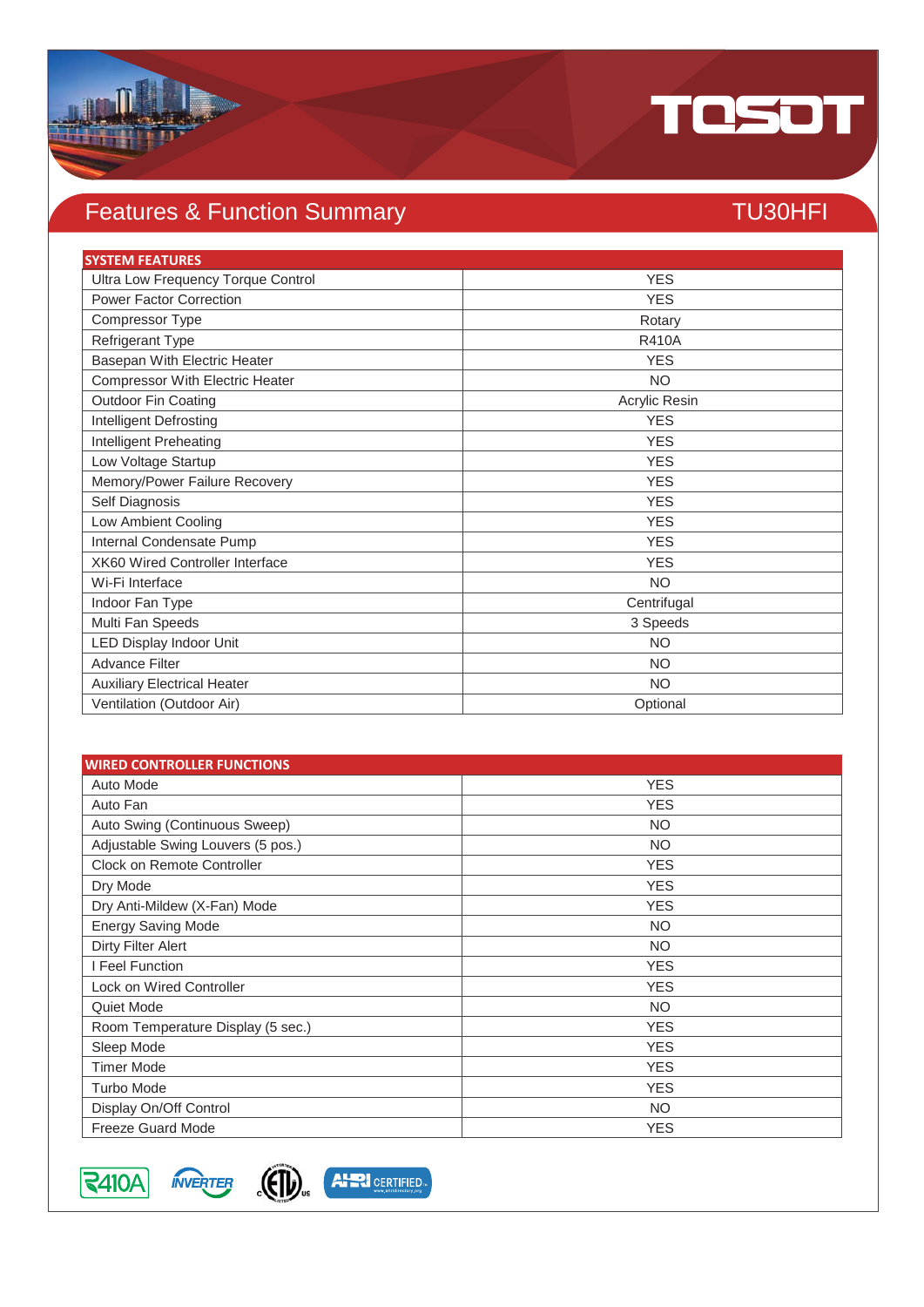

**Submittal Data: TU30HFI** 

30,000 BTUH Slim Duct Heat Pump System





#### **EXTENDED RATINGS**



**HEATING PERFORMANCE** 

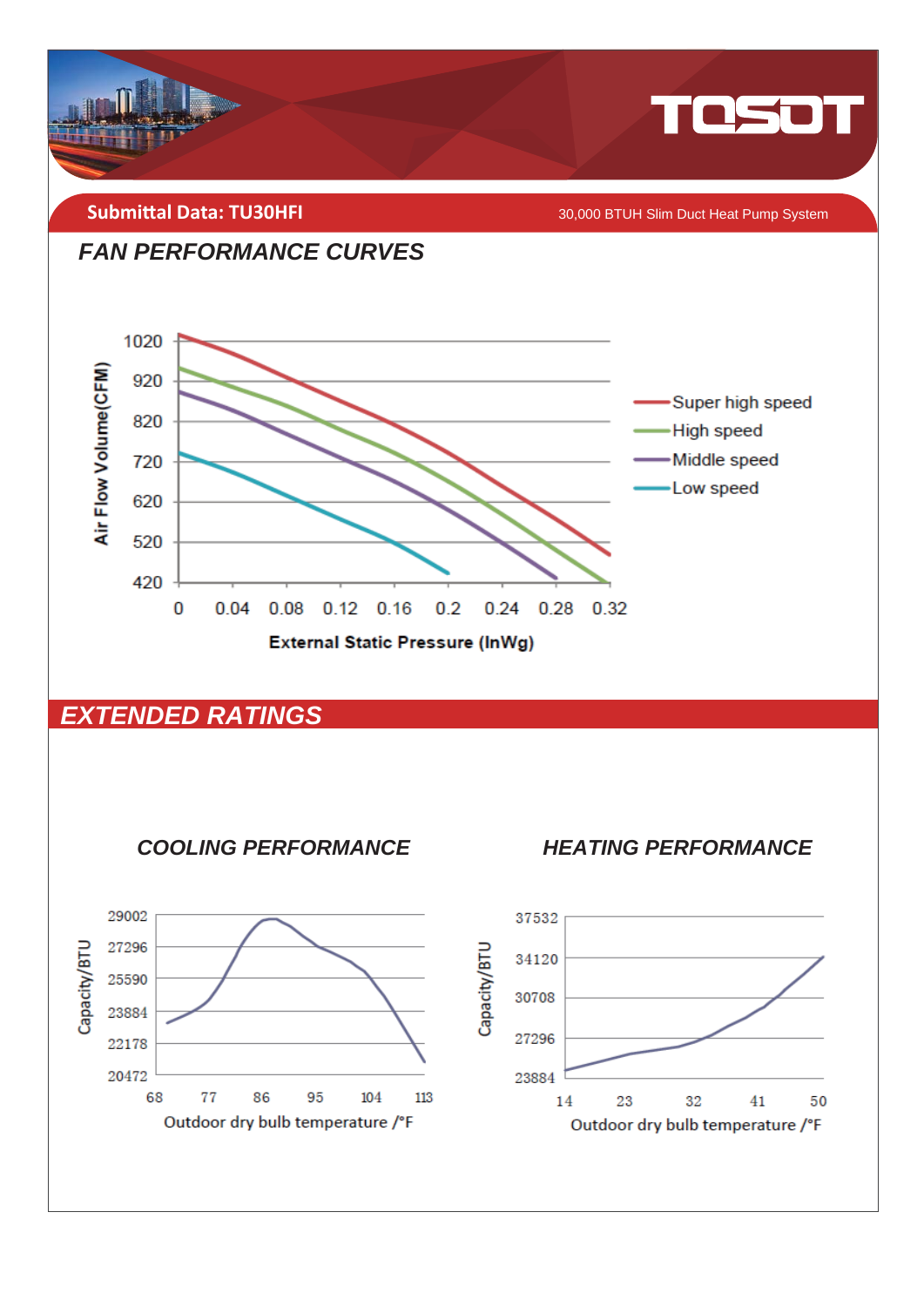

**Submittal Data: TU30HFI** *COMBILITY SUMBER 10,000 BTUH Slim Duct Heat Pump System* 

## *MINIMUM SPACING REQUIREMENTS*

*INDOOR* 



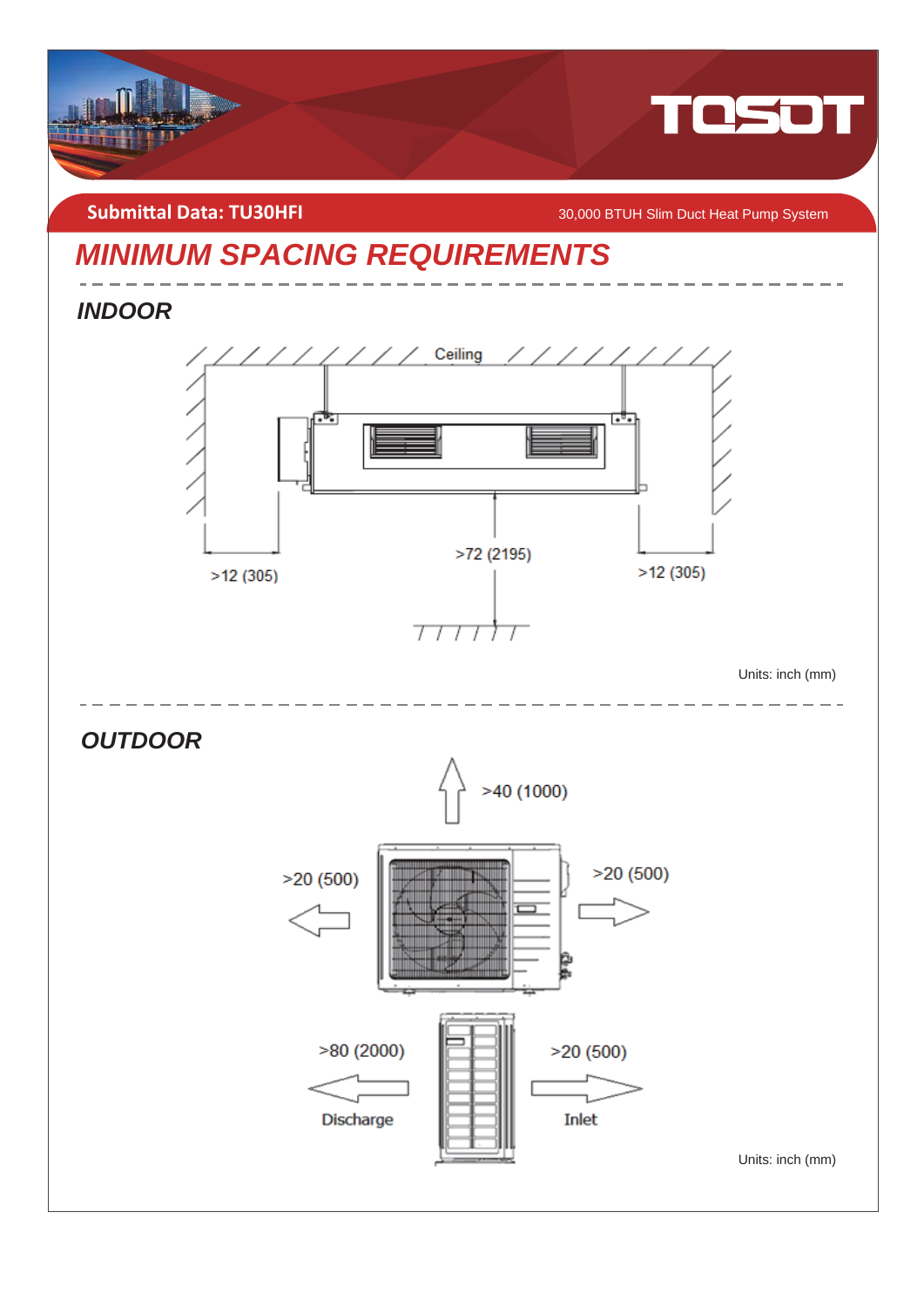#### **DIMENSIONAL SPECIFICATIONS** THE RESERVE OF THE RESERVE TU30HFI

#### **INDOOR UNIT DIMENSIONS & WEIGHTS**



#### Notes:

- 1. Recommended Communication Wire Type 18-2 AWG Stranded Copper THHN 300V Wire
- 2. Power wiring size must comply with applicable national and local codes for both ID and OD dedicated circuits.
- 3. Test conditions are based on AHRI 210/240.

Specifications are subject to change without notice. Manufacturer reserves the right to discontinue or modify specifications or designs without notice or without incurring obligations. All rights reserved.



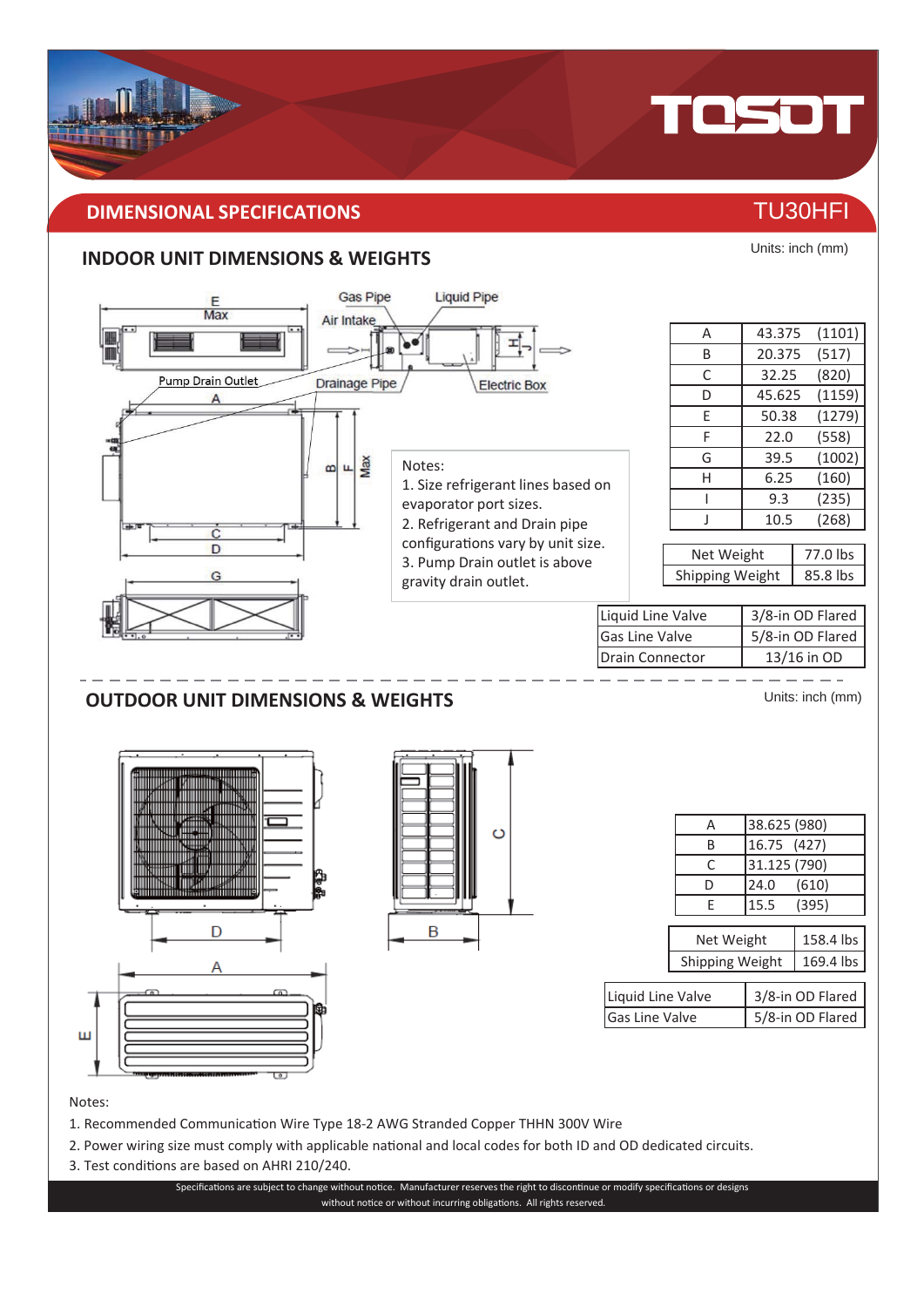

**U-MATCH SIM** 

**Model:**

**TU36HFI**

#### **36,000 BTUH Slim Duct Heat Pump System**

|  | <b>TOSOT</b> |  |
|--|--------------|--|
|  |              |  |



|                                                          | Unit                      |                                 |
|----------------------------------------------------------|---------------------------|---------------------------------|
| <b>Item</b><br><b>ODU</b> Model                          |                           | Specification<br><b>TU36H3O</b> |
| <b>IDU Model</b>                                         |                           | TU36HFI                         |
|                                                          | <b>System Ratings</b>     |                                 |
| <b>Cooling Capacity</b>                                  | Btu/h                     | 34,000                          |
| Heating Capacity (47°F)                                  | Btu/h                     | 41,000                          |
|                                                          | Btu/h                     |                                 |
| Heating Capacity (17°F)<br><b>Cooling Capacity Range</b> | Btu/h                     | 24,600                          |
| <b>Heating Capacity Range</b>                            | Btu/h                     | 10,800-39,000<br>9,800-49,500   |
| Cooling Power Input (Max)                                | W                         | 4,500                           |
| Heating Power Input (Max)                                | W                         | 4,600                           |
| <b>SEER</b>                                              |                           | 16.0                            |
| HSPF                                                     |                           | 9.0                             |
| EER                                                      | W/W                       | 10.4                            |
| COP                                                      | W/W                       | 3.2                             |
| <b>Cooling Operation Range</b>                           | $\degree$ F( $\degree$ C) | $0 - 118.0$ (-18.0~48.0)        |
| <b>Heating Operation Range</b>                           | $\degree$ F( $\degree$ C) | $0 - 75.0(-18.0 - 24.0)$        |
| Gas Pipe Size (OD)                                       | <b>Inch</b>               | 5/8                             |
| Liquid Pipe Size (OD)                                    | Inch                      | 3/8                             |
| <b>Connection Method</b>                                 |                           | Flared                          |
| <b>Factory Charge</b>                                    | 0Z                        | 123.2                           |
| <b>Additional Charge</b>                                 | oz/ft                     | 0.6                             |
| Pre-Charge Length                                        | ft.                       | 25                              |
| <b>MAX Refrigerant Pipe Length</b>                       | ft.                       | 164                             |
| Min Refrigerant Pipe Length                              | ft.                       | 10                              |
| <b>MAX Refrigerant Pipe Elevation</b>                    | ft.                       | 49                              |
|                                                          | <b>Indoor Unit Data</b>   |                                 |
| Air Flow Volume (Cooling Wet)(Lo/Hi)                     | CFM                       | 950/1175                        |
| Air Flow Volume (Heating Dry)(Lo/Hi)                     | CFM                       | 950/1175                        |
| Sound Pressure Level (Min/Max)                           | dB(A)                     | 44/52                           |
| Dehumidication                                           | pt/hr                     | 1.28                            |
| Condensate Drain Lift (Height)                           | in                        | 33                              |
| Power Supply                                             |                           | 208/230 V, 1 Phase, 60 Hz       |
| Min/Max Voltage                                          | V                         | 187 - 253                       |
| <b>MCA/ Power Cable Size</b>                             | Α                         | 3.0                             |
| <b>MOCP/Breaker Size</b>                                 | Α                         | 15                              |
| <b>Communication Wire Size</b>                           |                           | 18-2 AWG / 300V THHN            |
|                                                          | <b>Outdoor Unit Data</b>  |                                 |
| Compressor Type                                          |                           | DC Inverter Driven Rotary       |
| <b>Compressor RLA</b>                                    | Α                         | 21.2                            |
| Refrigerant Type                                         |                           | <b>R410A</b>                    |
| Fan Motor Power Output                                   | ΗP                        | 2/9                             |
| Fan Motor FLA                                            | Α                         | 2.0                             |
| Sound Pressure Level(Cooling/Heating)                    | dB(A)                     | 63/63                           |
| Power Supply                                             |                           | 208/230 V, 1 Phase, 60 Hz       |
| Min/Max Voltage                                          | V                         | 187 - 253                       |
| Power Supply Wire Size                                   |                           | 8-3 AWG                         |
| <b>MCA/ Power Cable Size</b>                             | Α                         | 29.0                            |
| MOCP/Breaker Size                                        | Α                         | 45                              |
|                                                          |                           |                                 |

**Job Name:**

**Schedule Reference: Date:**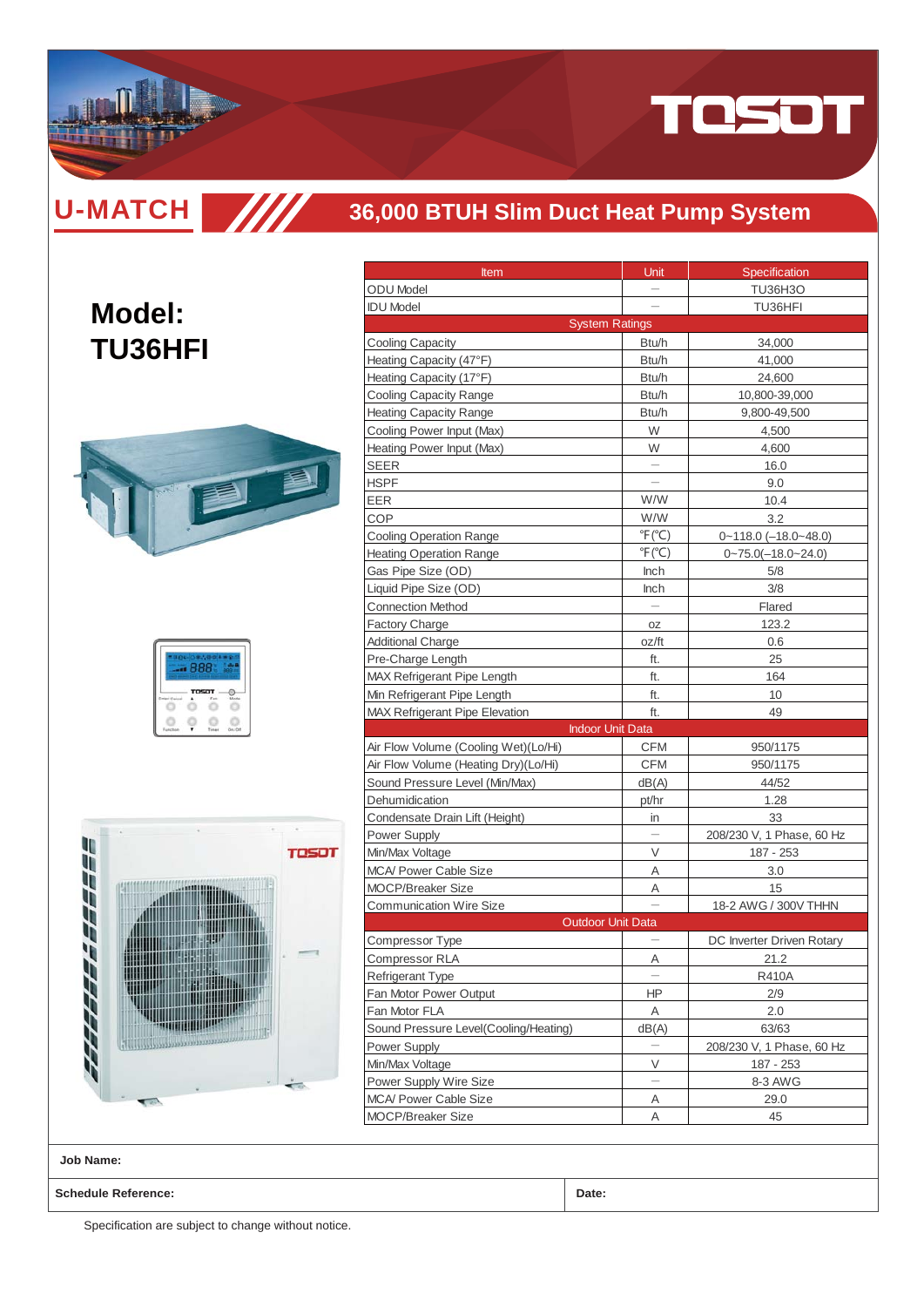

## Features & Function Summary TU36HFI

| <b>SYSTEM FEATURES</b>                 |               |
|----------------------------------------|---------------|
| Ultra Low Frequency Torque Control     | <b>YES</b>    |
| <b>Power Factor Correction</b>         | <b>YES</b>    |
| Compressor Type                        | Rotary        |
| Refrigerant Type                       | <b>R410A</b>  |
| Basepan With Electric Heater           | <b>YES</b>    |
| <b>Compressor With Electric Heater</b> | <b>NO</b>     |
| <b>Outdoor Fin Coating</b>             | Acrylic Resin |
| <b>Intelligent Defrosting</b>          | <b>YES</b>    |
| Intelligent Preheating                 | <b>YES</b>    |
| Low Voltage Startup                    | <b>YES</b>    |
| Memory/Power Failure Recovery          | <b>YES</b>    |
| Self Diagnosis                         | <b>YES</b>    |
| Low Ambient Cooling                    | <b>YES</b>    |
| Internal Condensate Pump               | <b>YES</b>    |
| <b>XK60 Wired Controller Interface</b> | <b>YES</b>    |
| Wi-Fi Interface                        | <b>NO</b>     |
| Indoor Fan Type                        | Centrifugal   |
| Multi Fan Speeds                       | 3 Speeds      |
| <b>LED Display Indoor Unit</b>         | <b>NO</b>     |
| <b>Advance Filter</b>                  | <b>NO</b>     |
| <b>Auxiliary Electrical Heater</b>     | <b>NO</b>     |
| Ventilation (Outdoor Air)              | Optional      |

| <b>WIRED CONTROLLER FUNCTIONS</b> |            |
|-----------------------------------|------------|
| Auto Mode                         | <b>YES</b> |
| Auto Fan                          | <b>YES</b> |
| Auto Swing (Continuous Sweep)     | <b>NO</b>  |
| Adjustable Swing Louvers (5 pos.) | <b>NO</b>  |
| <b>Clock on Remote Controller</b> | <b>YES</b> |
| Dry Mode                          | <b>YES</b> |
| Dry Anti-Mildew (X-Fan) Mode      | <b>YES</b> |
| <b>Energy Saving Mode</b>         | <b>NO</b>  |
| Dirty Filter Alert                | <b>NO</b>  |
| I Feel Function                   | <b>YES</b> |
| <b>Lock on Wired Controller</b>   | <b>YES</b> |
| Quiet Mode                        | <b>NO</b>  |
| Room Temperature Display (5 sec.) | <b>YES</b> |
| Sleep Mode                        | <b>YES</b> |
| <b>Timer Mode</b>                 | <b>YES</b> |
| <b>Turbo Mode</b>                 | <b>YES</b> |
| Display On/Off Control            | <b>NO</b>  |
| <b>Freeze Guard Mode</b>          | <b>YES</b> |



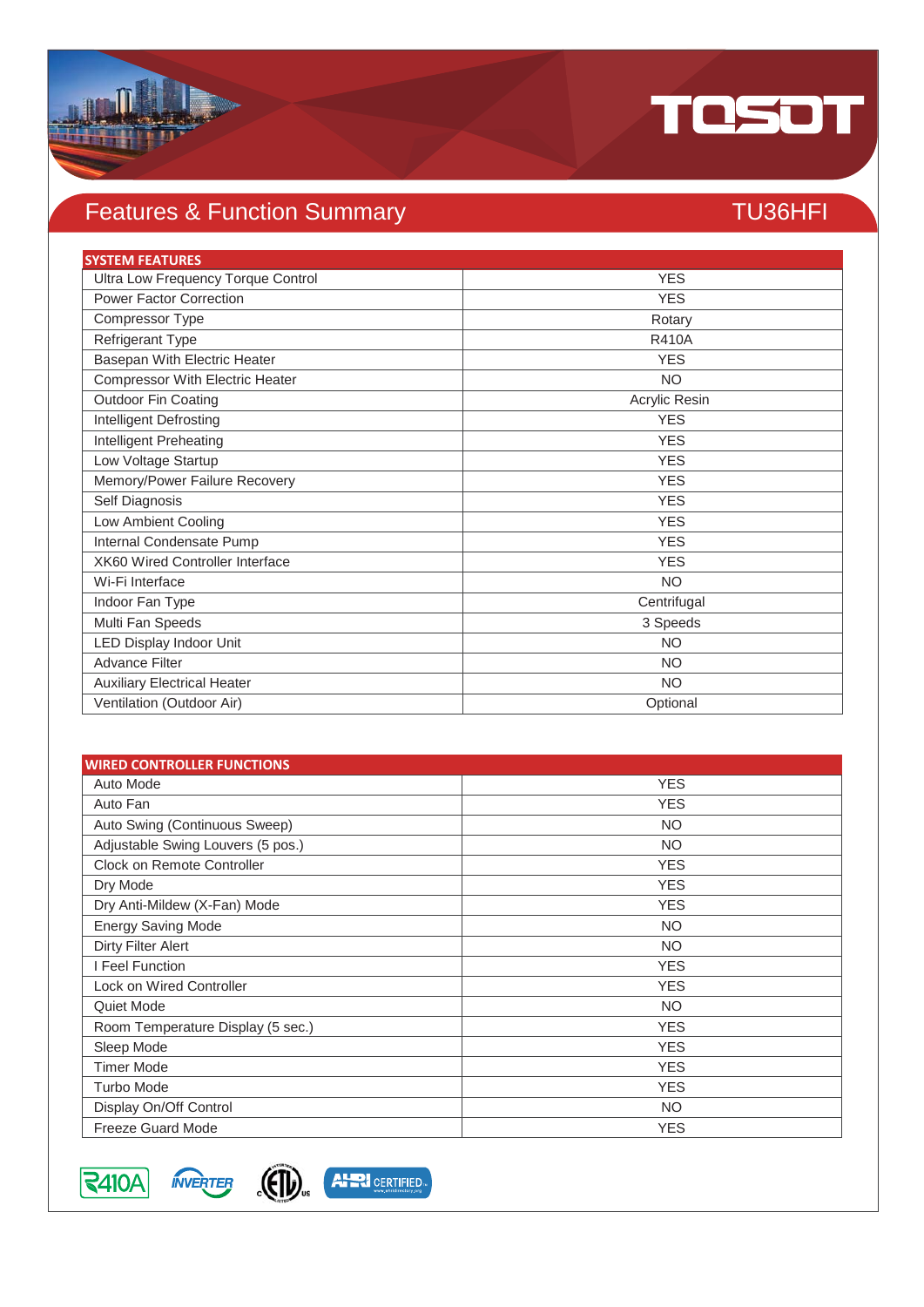

**FAN PERFORMANCE CURVES** 



**External Static Pressure (InWg)** 

#### **EXTENDED RATINGS**



**HEATING PERFORMANCE** 

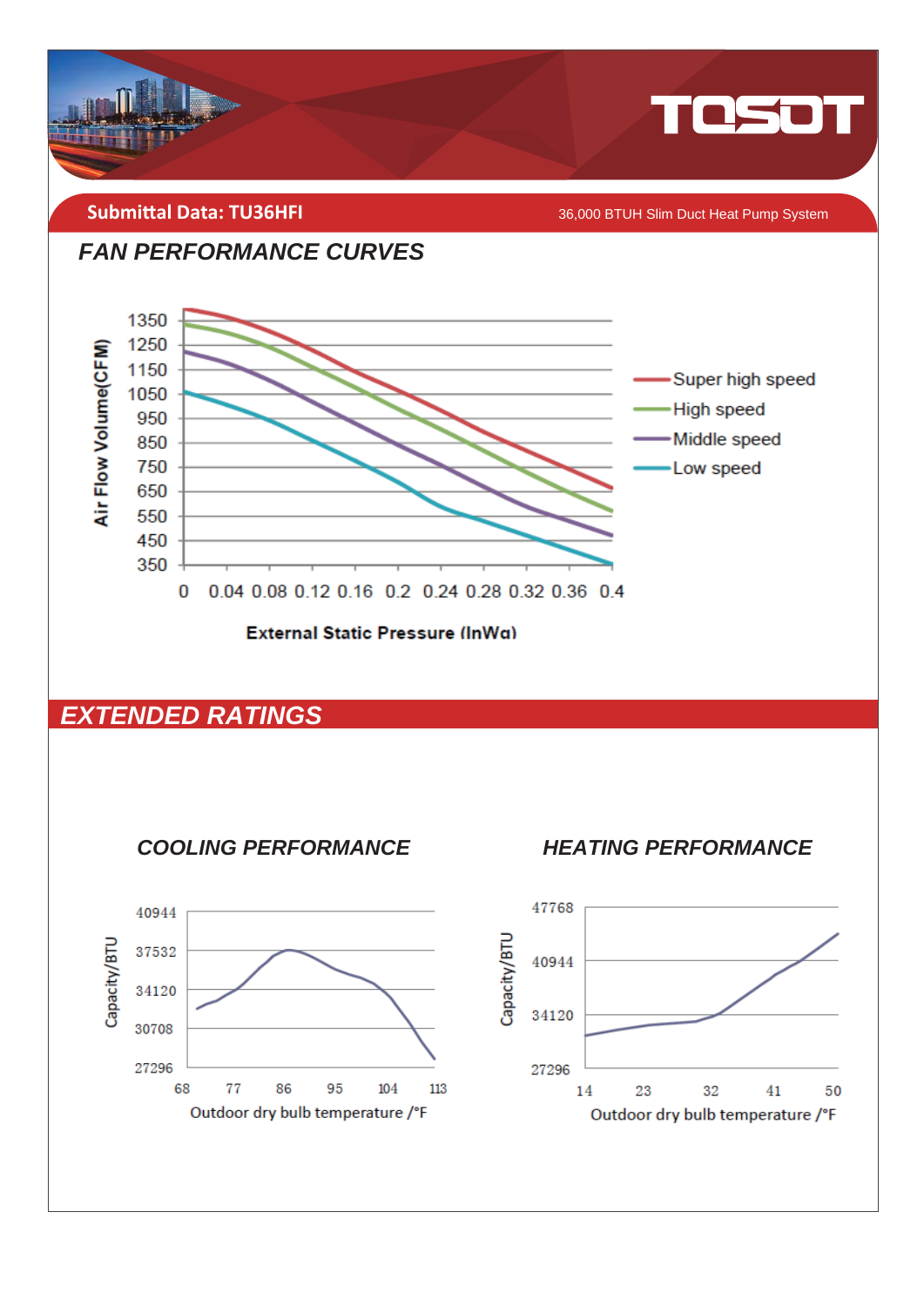

**Submittal Data: TU36HFI** *COMBIT CONGRESS AGO BTUH Slim Duct Heat Pump System* 

## *MINIMUM SPACING REQUIREMENTS*

*INDOOR* 



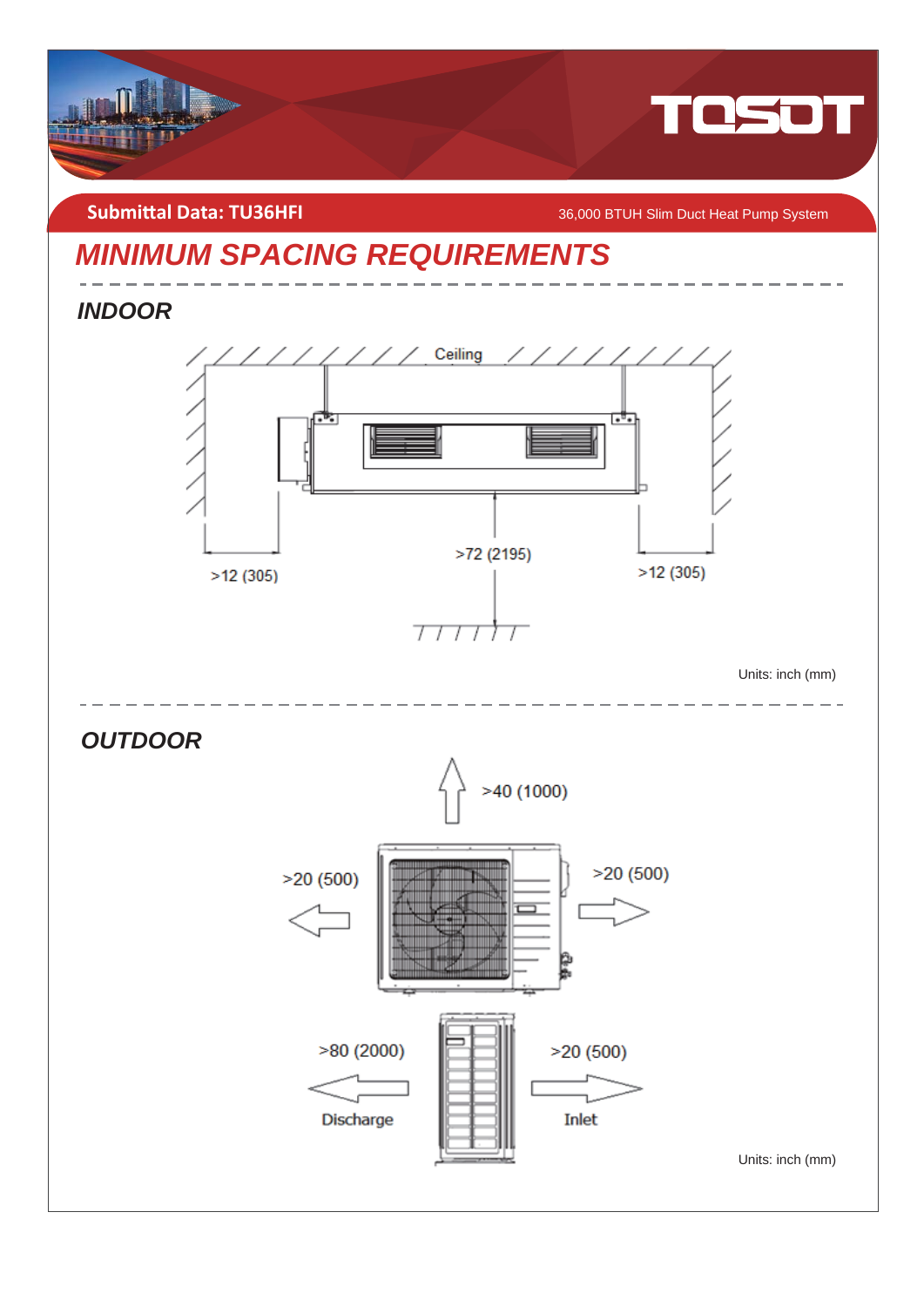#### **DIMENSIONAL SPECIFICATIONS** THE RESERVE OF THE RESERVE TU36HFI

#### **INDOOR UNIT DIMENSIONS & WEIGHTS**



#### Notes:

- 1. Recommended Communication Wire Type 18-2 AWG Stranded Copper THHN 300V Wire
- 2. Power wiring size must comply with applicable national and local codes for both ID and OD dedicated circuits.
- 3. Test conditions are based on AHRI 210/240.

Specifications are subject to change without notice. Manufacturer reserves the right to discontinue or modify specifications or designs without notice or without incurring obligations. All rights reserved.



TOSOT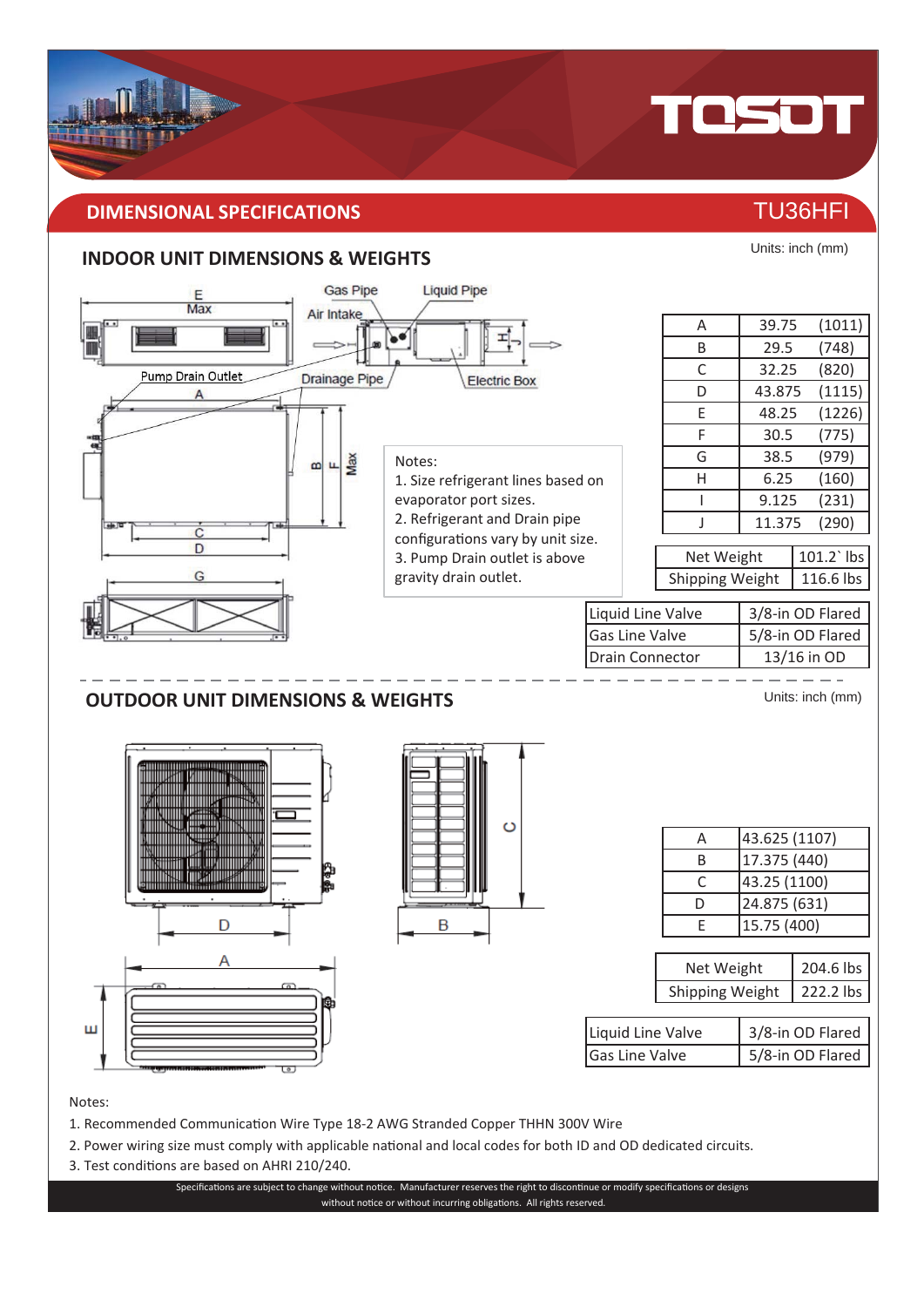

**U-MATCH SIII** 

#### **42,000 BTUH Slim Duct Heat Pump System**

## **Model: TU42HFI**



| 59 H G |                                    |  |
|--------|------------------------------------|--|
|        | <b>State State</b><br><b>TOSOT</b> |  |
|        |                                    |  |



| <b>Item</b>                                                                                                                                                                                                                                                                              | Unit                      | Specification             |
|------------------------------------------------------------------------------------------------------------------------------------------------------------------------------------------------------------------------------------------------------------------------------------------|---------------------------|---------------------------|
| <b>ODU</b> Model                                                                                                                                                                                                                                                                         |                           | <b>TU42H3O</b>            |
| <b>IDU Model</b>                                                                                                                                                                                                                                                                         |                           | TU42HFI                   |
|                                                                                                                                                                                                                                                                                          | <b>System Ratings</b>     |                           |
| <b>Cooling Capacity</b>                                                                                                                                                                                                                                                                  | Btu/h                     | 39,500                    |
| Heating Capacity (47°F)                                                                                                                                                                                                                                                                  | Btu/h                     | 44,000                    |
| Heating Capacity (17°F)                                                                                                                                                                                                                                                                  | Btu/h                     | 24,800                    |
| <b>Cooling Capacity Range</b>                                                                                                                                                                                                                                                            | Btu/h                     | 12,000-42,500             |
| <b>Heating Capacity Range</b>                                                                                                                                                                                                                                                            | Btu/h                     | 13,000-52,500             |
| Cooling Power Input (Max)                                                                                                                                                                                                                                                                | W                         | 4,700                     |
| Heating Power Input (Max)                                                                                                                                                                                                                                                                | W                         | 4,750                     |
| <b>SEER</b>                                                                                                                                                                                                                                                                              |                           | 16.0                      |
| HSPF                                                                                                                                                                                                                                                                                     |                           | 9.0                       |
| EER                                                                                                                                                                                                                                                                                      | W/W                       | 9.5                       |
| COP                                                                                                                                                                                                                                                                                      | W/W                       | 3.3                       |
| <b>Cooling Operation Range</b>                                                                                                                                                                                                                                                           | $\degree$ F( $\degree$ C) | $0 - 118.0$ (-18.0~48.0)  |
| <b>Heating Operation Range</b>                                                                                                                                                                                                                                                           | $\degree$ F( $\degree$ C) | $0 - 75.0(-18.0 - 24.0)$  |
| Gas Pipe Size (OD)                                                                                                                                                                                                                                                                       | Inch                      | 5/8                       |
| Liquid Pipe Size (OD)                                                                                                                                                                                                                                                                    | Inch                      | 3/8                       |
| <b>Connection Method</b>                                                                                                                                                                                                                                                                 |                           | Flared                    |
| <b>Factory Charge</b>                                                                                                                                                                                                                                                                    | OZ                        | 131.2                     |
| <b>Additional Charge</b>                                                                                                                                                                                                                                                                 | oz/ft                     | 0.6                       |
| Pre-Charge Length                                                                                                                                                                                                                                                                        | ft.                       | 25                        |
| MAX Refrigerant Pipe Length                                                                                                                                                                                                                                                              | ft.                       | 164                       |
| Min Refrigerant Pipe Length                                                                                                                                                                                                                                                              |                           | 10                        |
|                                                                                                                                                                                                                                                                                          | ft.                       |                           |
|                                                                                                                                                                                                                                                                                          | ft.                       | 49                        |
|                                                                                                                                                                                                                                                                                          | <b>Indoor Unit Data</b>   |                           |
|                                                                                                                                                                                                                                                                                          | <b>CFM</b>                | 950/1175                  |
|                                                                                                                                                                                                                                                                                          | <b>CFM</b>                | 950/1175                  |
|                                                                                                                                                                                                                                                                                          |                           | 45/53                     |
|                                                                                                                                                                                                                                                                                          | dB(A)                     | 1.42                      |
|                                                                                                                                                                                                                                                                                          | pt/hr                     | 33                        |
|                                                                                                                                                                                                                                                                                          | in                        |                           |
| <b>MAX Refrigerant Pipe Elevation</b><br>Air Flow Volume (Cooling Wet)(Lo/Hi)<br>Air Flow Volume (Heating Dry)(Lo/Hi)<br>Sound Pressure Level (Min/Max)<br>Dehumidication<br>Condensate Drain Lift (Height)<br>Power Supply                                                              |                           | 208/230 V, 1 Phase, 60 Hz |
|                                                                                                                                                                                                                                                                                          | V                         | 187 - 253                 |
|                                                                                                                                                                                                                                                                                          | Α                         | 3.0                       |
|                                                                                                                                                                                                                                                                                          | Α                         | 15                        |
|                                                                                                                                                                                                                                                                                          |                           | 18-2 AWG / 300V THHN      |
|                                                                                                                                                                                                                                                                                          | <b>Outdoor Unit Data</b>  |                           |
|                                                                                                                                                                                                                                                                                          |                           | DC Inverter Driven Rotary |
|                                                                                                                                                                                                                                                                                          | Α                         | 21.2                      |
|                                                                                                                                                                                                                                                                                          |                           | <b>R410A</b>              |
|                                                                                                                                                                                                                                                                                          | ΗP                        | $2 \times 1/6$            |
|                                                                                                                                                                                                                                                                                          | Α                         | $2 \times 2.0$            |
|                                                                                                                                                                                                                                                                                          | dB(A)                     | 61/61                     |
| Min/Max Voltage<br><b>MCA/ Power Cable Size</b><br><b>MOCP/Breaker Size</b><br><b>Communication Wire Size</b><br>Compressor Type<br><b>Compressor RLA</b><br><b>Refrigerant Type</b><br>Fan Motor Power Output<br>Fan Motor FLA<br>Sound Pressure Level(Cooling/Heating)<br>Power Supply |                           | 208/230 V, 1 Phase, 60 Hz |
| Min/Max Voltage                                                                                                                                                                                                                                                                          | V                         | 187 - 253                 |
| Power Supply Wire Size<br><b>MCA/ Power Cable Size</b>                                                                                                                                                                                                                                   | Α                         | 8-3 AWG<br>31.0           |

**Job Name:**

**Schedule Reference: Date:**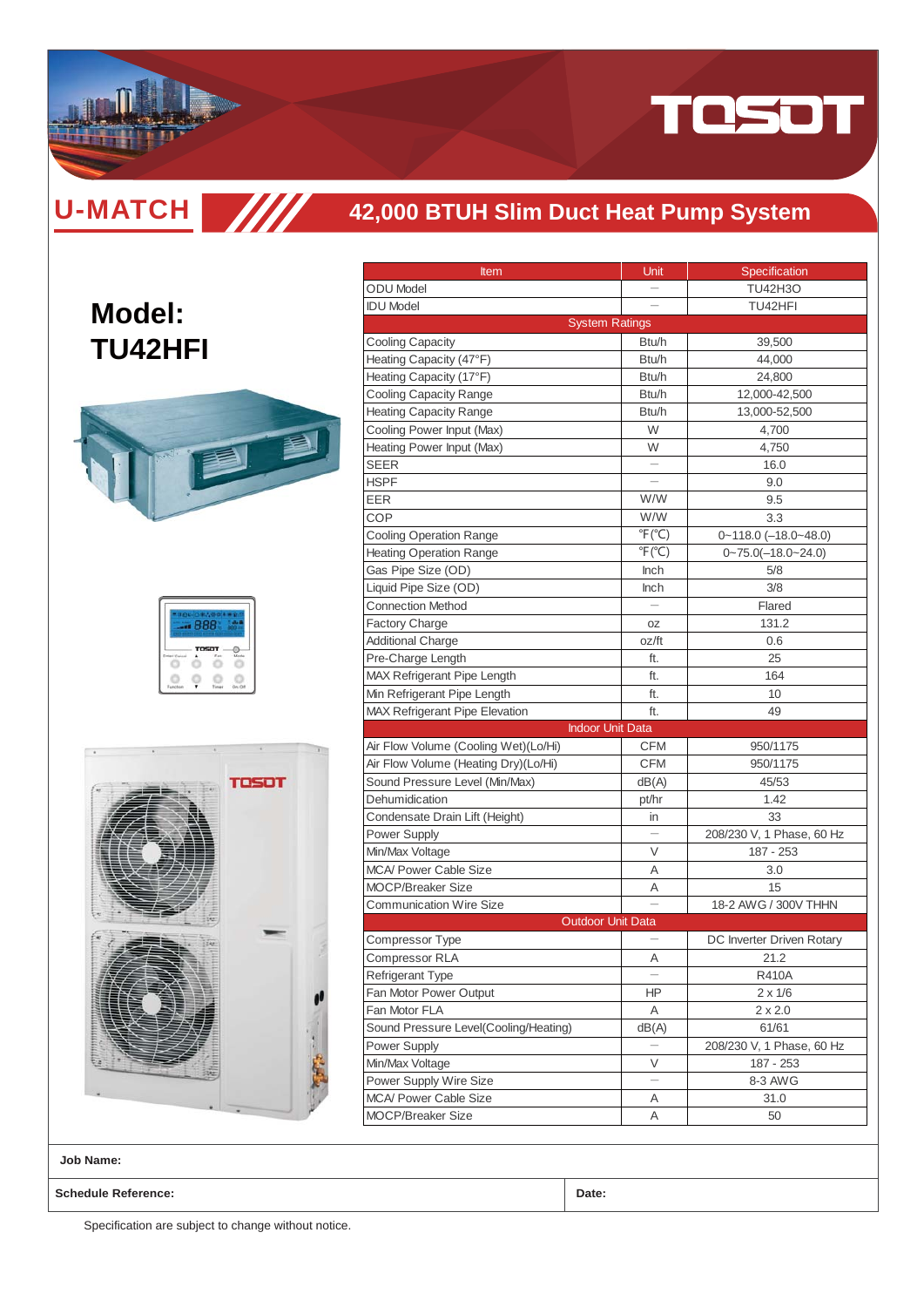

## Features & Function Summary TU42HFI

| <b>SYSTEM FEATURES</b>             |               |
|------------------------------------|---------------|
| Ultra Low Frequency Torque Control | <b>YES</b>    |
| <b>Power Factor Correction</b>     | <b>YES</b>    |
| Compressor Type                    | Rotary        |
| Refrigerant Type                   | <b>R410A</b>  |
| Basepan With Electric Heater       | <b>YES</b>    |
| Compressor With Electric Heater    | <b>NO</b>     |
| <b>Outdoor Fin Coating</b>         | Acrylic Resin |
| Intelligent Defrosting             | <b>YES</b>    |
| Intelligent Preheating             | <b>YES</b>    |
| Low Voltage Startup                | <b>YES</b>    |
| Memory/Power Failure Recovery      | <b>YES</b>    |
| Self Diagnosis                     | <b>YES</b>    |
| Low Ambient Cooling                | <b>YES</b>    |
| Internal Condensate Pump           | <b>YES</b>    |
| XK60 Wired Controller Interface    | <b>YES</b>    |
| Wi-Fi Interface                    | <b>NO</b>     |
| Indoor Fan Type                    | Centrifugal   |
| Multi Fan Speeds                   | 3 Speeds      |
| <b>LED Display Indoor Unit</b>     | <b>NO</b>     |
| <b>Advance Filter</b>              | <b>NO</b>     |
| <b>Auxiliary Electrical Heater</b> | <b>NO</b>     |
| Ventilation (Outdoor Air)          | Optional      |

| <b>WIRED CONTROLLER FUNCTIONS</b> |            |
|-----------------------------------|------------|
| Auto Mode                         | <b>YES</b> |
| Auto Fan                          | <b>YES</b> |
| Auto Swing (Continuous Sweep)     | <b>NO</b>  |
| Adjustable Swing Louvers (5 pos.) | <b>NO</b>  |
| Clock on Remote Controller        | <b>YES</b> |
| Dry Mode                          | <b>YES</b> |
| Dry Anti-Mildew (X-Fan) Mode      | <b>YES</b> |
| <b>Energy Saving Mode</b>         | <b>NO</b>  |
| Dirty Filter Alert                | <b>NO</b>  |
| I Feel Function                   | <b>YES</b> |
| <b>Lock on Wired Controller</b>   | <b>YES</b> |
| Quiet Mode                        | NO.        |
| Room Temperature Display (5 sec.) | <b>YES</b> |
| Sleep Mode                        | <b>YES</b> |
| <b>Timer Mode</b>                 | <b>YES</b> |
| <b>Turbo Mode</b>                 | <b>YES</b> |
| Display On/Off Control            | NO.        |
| <b>Freeze Guard Mode</b>          | <b>YES</b> |



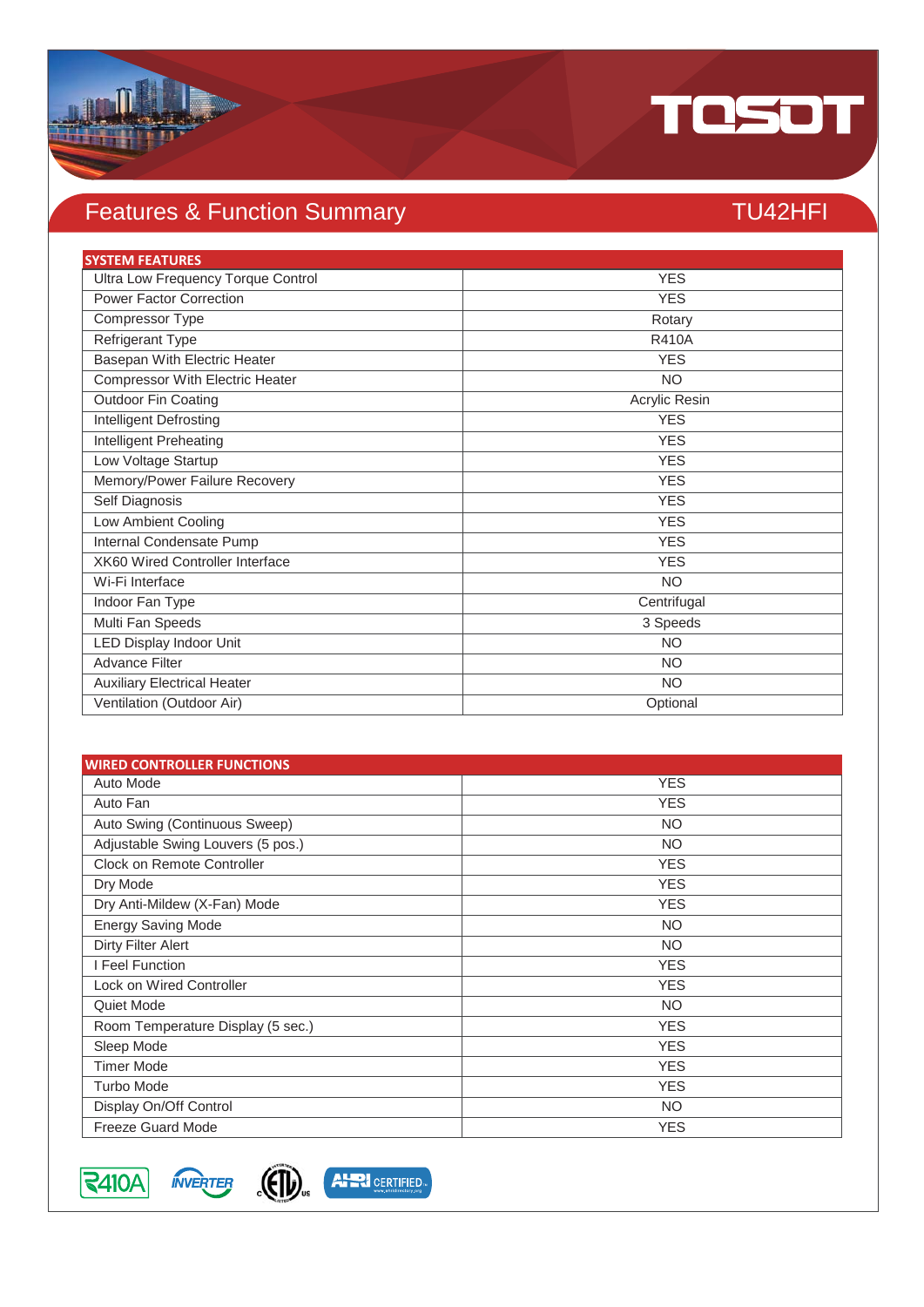

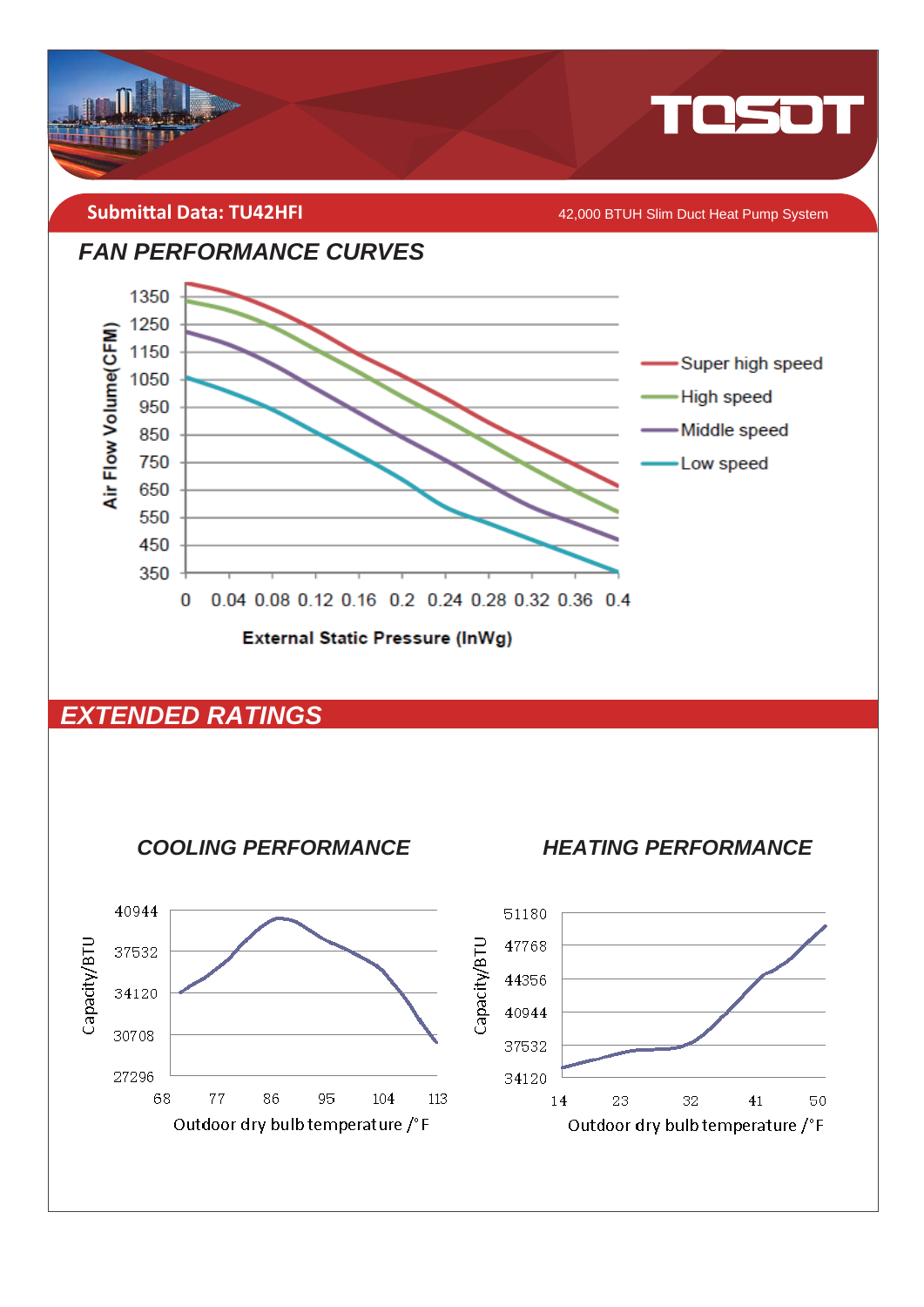

**Submittal Data: TU42HFI** *COMPONE ACCOUNT MACHO MACHO MEAN ACCOUNT MACHO MEAN ACCOUNT MACHO MACHO MEAN PUMP System* 

## *MINIMUM SPACING REQUIREMENTS*

*INDOOR* 



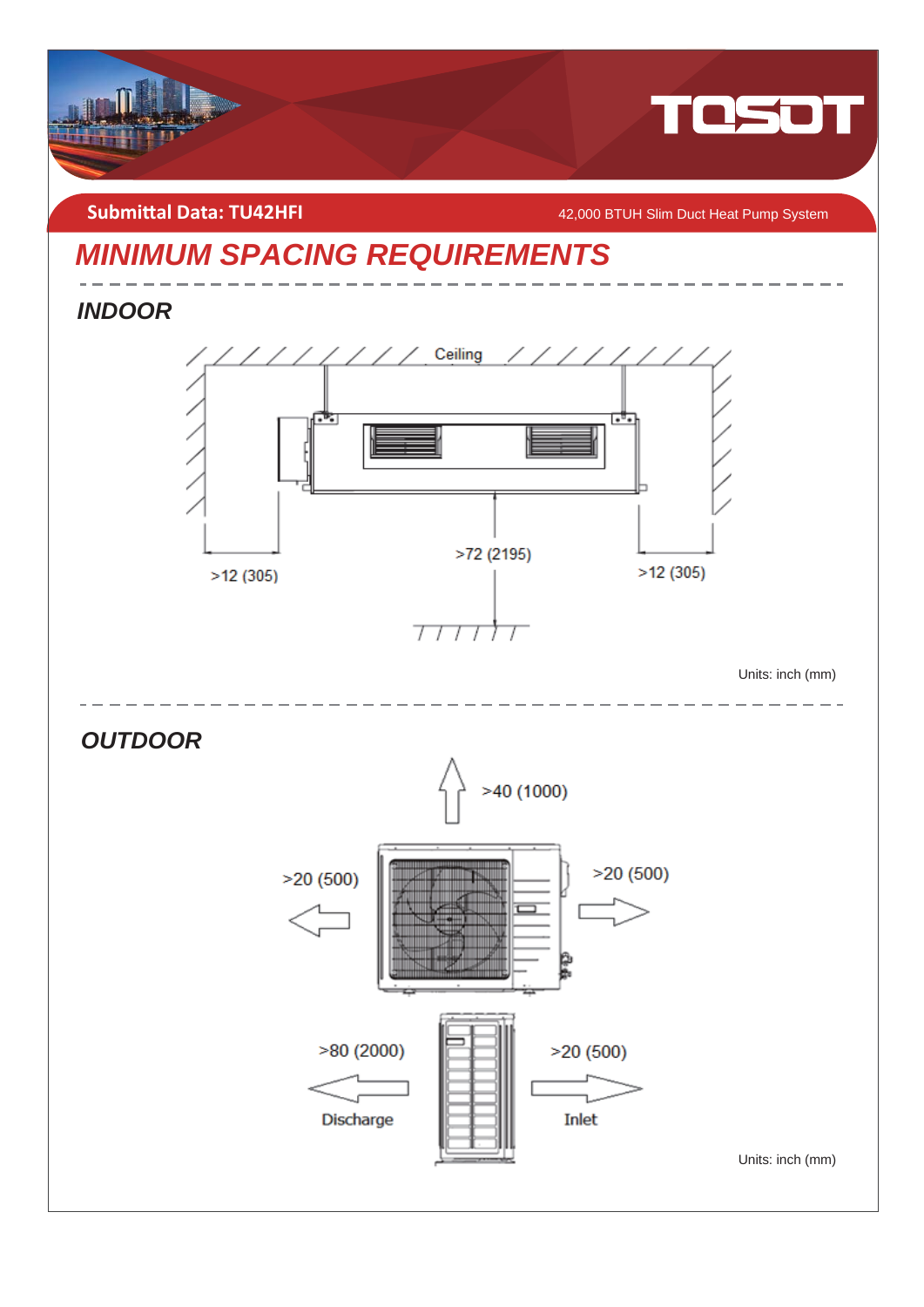#### **DIMENSIONAL SPECIFICATIONS** THE CONSTRUCTION OF THE CONSTRUCTION OF TU42HFI

#### **INDOOR UNIT DIMENSIONS & WEIGHTS**



Notes:

- 1. Recommended Communication Wire Type 18-2 AWG Stranded Copper THHN 300V Wire
- 2. Power wiring size must comply with applicable national and local codes for both ID and OD dedicated circuits.
- 3. Test conditions are based on AHRI 210/240.

Specifications are subject to change without notice. Manufacturer reserves the right to discontinue or modify specifications or designs without notice or without incurring obligations. All rights reserved.



Units: inch (mm)

TOSOT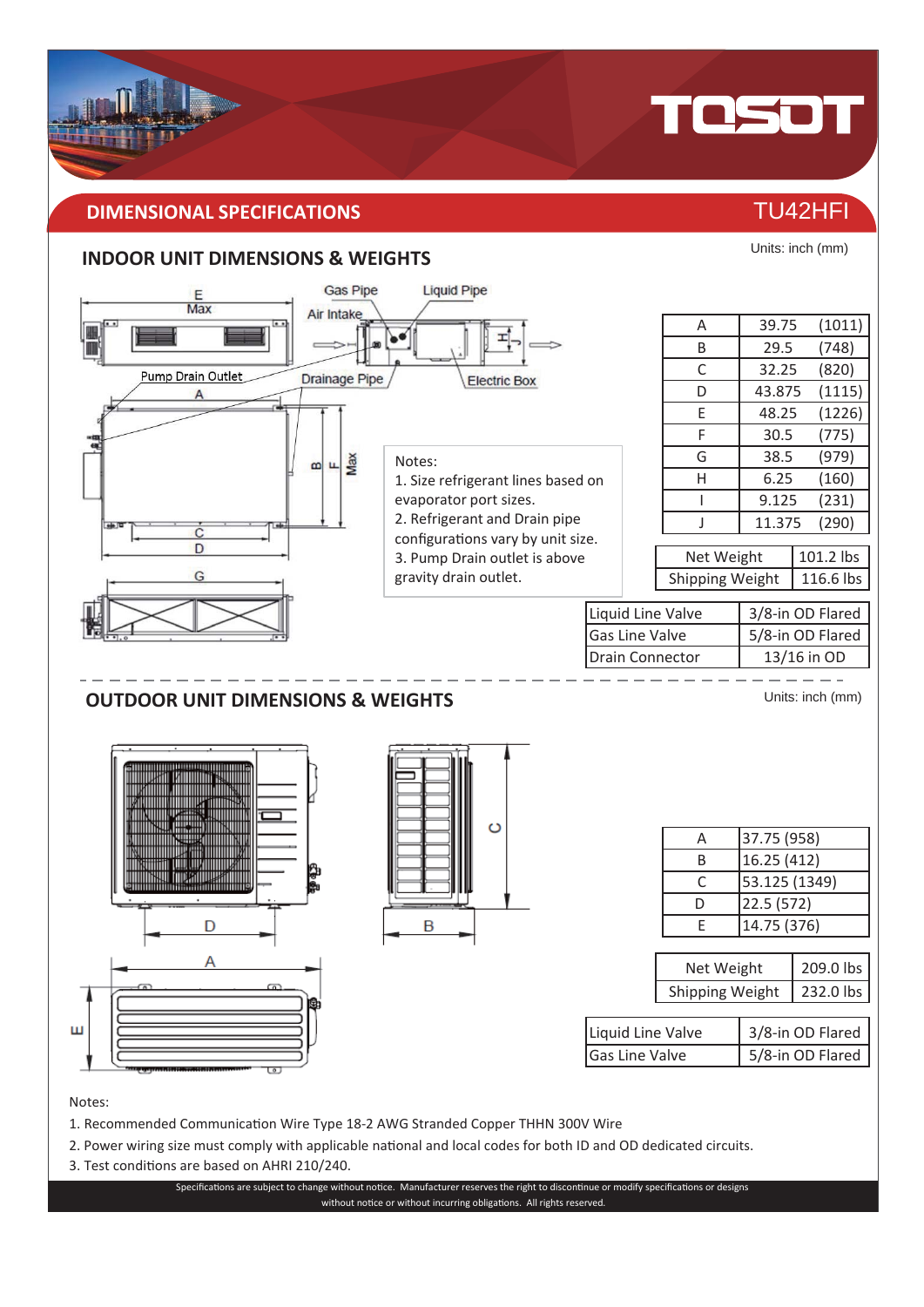

**U-MATCH SIM** 

#### **48,000 BTUH Slim Duct Heat Pump System**

## **Model: TU48HFI**



| 888 |       |  |
|-----|-------|--|
|     | TOSOT |  |
|     |       |  |



| <b>Item</b>                           | Unit  | Specification                |
|---------------------------------------|-------|------------------------------|
| <b>ODU Model</b>                      |       | TU48H3O                      |
| <b>IDU Model</b>                      |       | TU48HFI                      |
| <b>System Ratings</b>                 |       |                              |
| <b>Cooling Capacity</b>               | Btu/h | 48,000                       |
| Heating Capacity (47°F)               | Btu/h | 54,500                       |
| Heating Capacity (17°F)               | Btu/h | 30,600                       |
| Cooling Capacity Range                | Btu/h | 20,400-49,500                |
| <b>Heating Capacity Range</b>         | Btu/h | 17,500-58,000                |
| Cooling Power Input (Max)             | W     | 5,600                        |
| Heating Power Input (Max)             | W     | 5,500                        |
| <b>SEER</b>                           |       | 16.0                         |
| HSPF                                  |       | 9.0                          |
| EER                                   | W/W   | 9.3                          |
| COP                                   | W/W   | 3.1                          |
| <b>Cooling Operation Range</b>        | F(C)  | $0 - 118.0$ $(-18.0 - 48.0)$ |
| <b>Heating Operation Range</b>        | F(C)  | $0 - 75.0(-18.0 - 24.0)$     |
| Gas Pipe Size (OD)                    | Inch  | 5/8                          |
| Liquid Pipe Size (OD)                 | Inch  | 3/8                          |
| <b>Connection Method</b>              |       | Flared                       |
| <b>Factory Charge</b>                 | 0Z    | 140.8                        |
| <b>Additional Charge</b>              | oz/ft | 0.6                          |
| Pre-Charge Length                     | ft.   | 25                           |
| MAX Refrigerant Pipe Length           | ft.   | 230                          |
| Min Refrigerant Pipe Length           | ft.   | 10                           |
| <b>MAX Refrigerant Pipe Elevation</b> | ft.   | 49                           |
| <b>Indoor Unit Data</b>               |       |                              |
| Air Flow Volume (Cooling Wet)(Lo/Hi)  | CFM   | 900/1470                     |
| Air Flow Volume (Heating Dry)(Lo/Hi)  | CFM   | 900/1470                     |
| Sound Pressure Level (Min/Max)        | dB(A) | 41/53                        |
| Dehumidication                        | pt/hr | 1.80                         |
| Condensate Drain Lift (Height)        | in    | 33                           |
| Power Supply                          |       | 208/230 V, 1 Phase, 60 Hz    |
| Min/Max Voltage                       | V     | 187 - 253                    |
| <b>MCA/ Power Cable Size</b>          | Α     | 5.0                          |
| <b>MOCP/Breaker Size</b>              | Α     | 15                           |
| <b>Communication Wire Size</b>        |       | 18-2 AWG / 300V THHN         |
| <b>Outdoor Unit Data</b>              |       |                              |
| Compressor Type                       |       | DC Inverter Driven Rotary    |
| <b>Compressor RLA</b>                 | Α     | 35.5                         |
| Refrigerant Type                      |       | <b>R410A</b>                 |
| Fan Motor Power Output                | ΗP    | $2 \times 1/6$               |
| Fan Motor FLA                         | Α     | $2 \times 2.0$               |
| Sound Pressure Level(Cooling/Heating) | dB(A) | 59/59                        |
| Power Supply                          |       | 208/230 V, 1 Phase, 60 Hz    |
| Min/Max Voltage                       | V     | 187 - 253                    |
| Power Supply Wire Size                |       | 8-3 AWG                      |
| MCA/ Power Cable Size                 | Α     | 45.0                         |
| <b>MOCP/Breaker Size</b>              | Α     | 70                           |
|                                       |       |                              |

**Job Name:**

**Schedule Reference: Date:**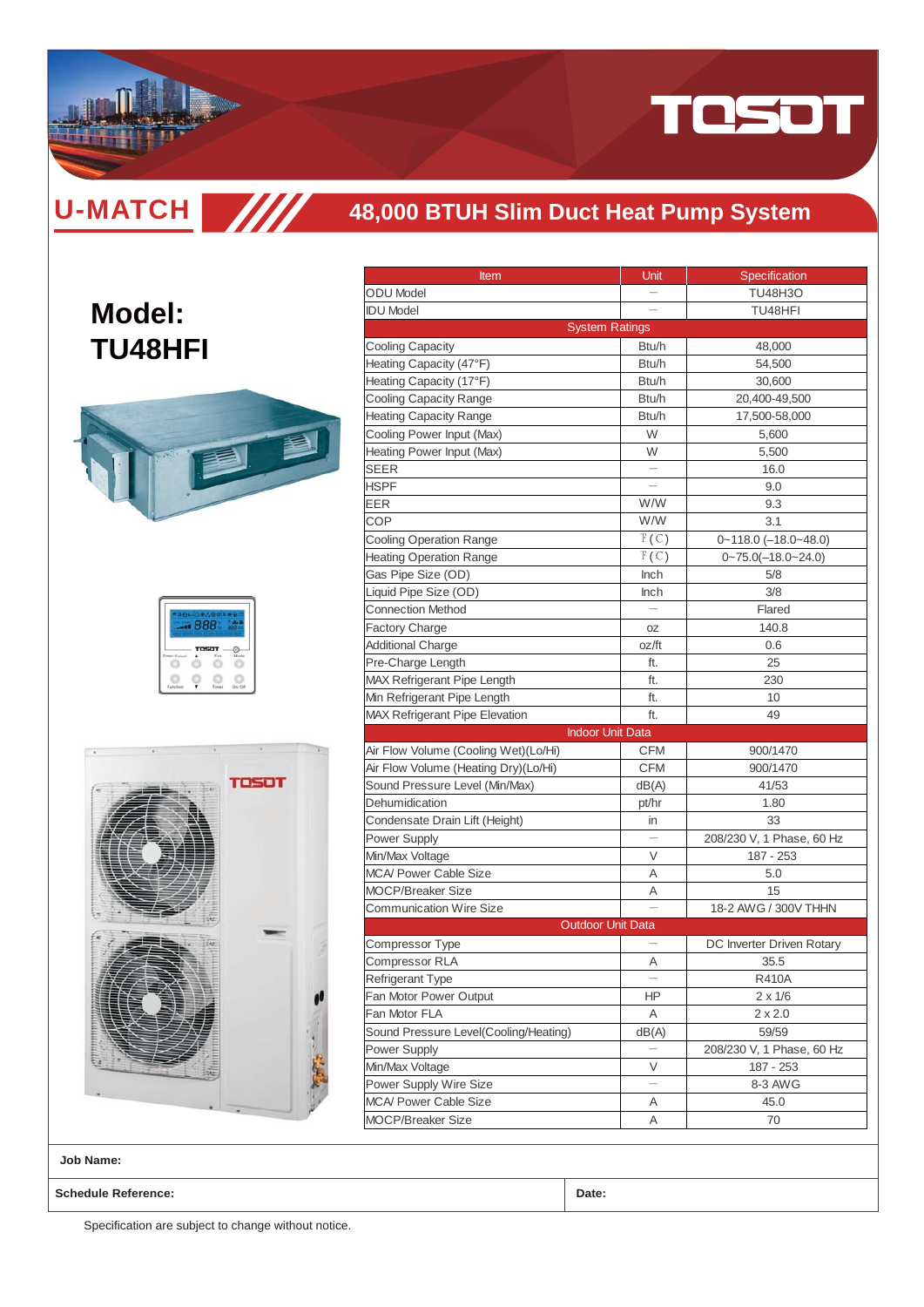

## Features & Function Summary TU48HFI

| <b>SYSTEM FEATURES</b>                 |               |
|----------------------------------------|---------------|
| Ultra Low Frequency Torque Control     | <b>YES</b>    |
| <b>Power Factor Correction</b>         | <b>YES</b>    |
| Compressor Type                        | Rotary        |
| <b>Refrigerant Type</b>                | <b>R410A</b>  |
| <b>Basepan With Electric Heater</b>    | <b>YES</b>    |
| Compressor With Electric Heater        | <b>NO</b>     |
| Outdoor Fin Coating                    | Acrylic Resin |
| Intelligent Defrosting                 | <b>YES</b>    |
| Intelligent Preheating                 | <b>YES</b>    |
| Low Voltage Startup                    | <b>YES</b>    |
| Memory/Power Failure Recovery          | <b>YES</b>    |
| Self Diagnosis                         | <b>YES</b>    |
| Low Ambient Cooling                    | <b>YES</b>    |
| Internal Condensate Pump               | <b>YES</b>    |
| <b>XK60 Wired Controller Interface</b> | <b>YES</b>    |
| Wi-Fi Interface                        | <b>NO</b>     |
| Indoor Fan Type                        | Centrifugal   |
| Multi Fan Speeds                       | 3 Speeds      |
| <b>LED Display Indoor Unit</b>         | <b>NO</b>     |
| <b>Advance Filter</b>                  | <b>NO</b>     |
| <b>Auxiliary Electrical Heater</b>     | <b>NO</b>     |
| Ventilation (Outdoor Air)              | Optional      |

| <b>WIRED CONTROLLER FUNCTIONS</b> |            |
|-----------------------------------|------------|
| Auto Mode                         | <b>YES</b> |
| Auto Fan                          | <b>YES</b> |
| Auto Swing (Continuous Sweep)     | <b>NO</b>  |
| Adjustable Swing Louvers (5 pos.) | <b>NO</b>  |
| Clock on Remote Controller        | <b>YES</b> |
| Dry Mode                          | <b>YES</b> |
| Dry Anti-Mildew (X-Fan) Mode      | <b>YES</b> |
| <b>Energy Saving Mode</b>         | <b>NO</b>  |
| Dirty Filter Alert                | <b>NO</b>  |
| I Feel Function                   | <b>YES</b> |
| <b>Lock on Wired Controller</b>   | <b>YES</b> |
| Quiet Mode                        | <b>NO</b>  |
| Room Temperature Display (5 sec.) | <b>YES</b> |
| Sleep Mode                        | <b>YES</b> |
| <b>Timer Mode</b>                 | <b>YES</b> |
| <b>Turbo Mode</b>                 | <b>YES</b> |
| Display On/Off Control            | <b>NO</b>  |
| <b>Freeze Guard Mode</b>          | <b>YES</b> |



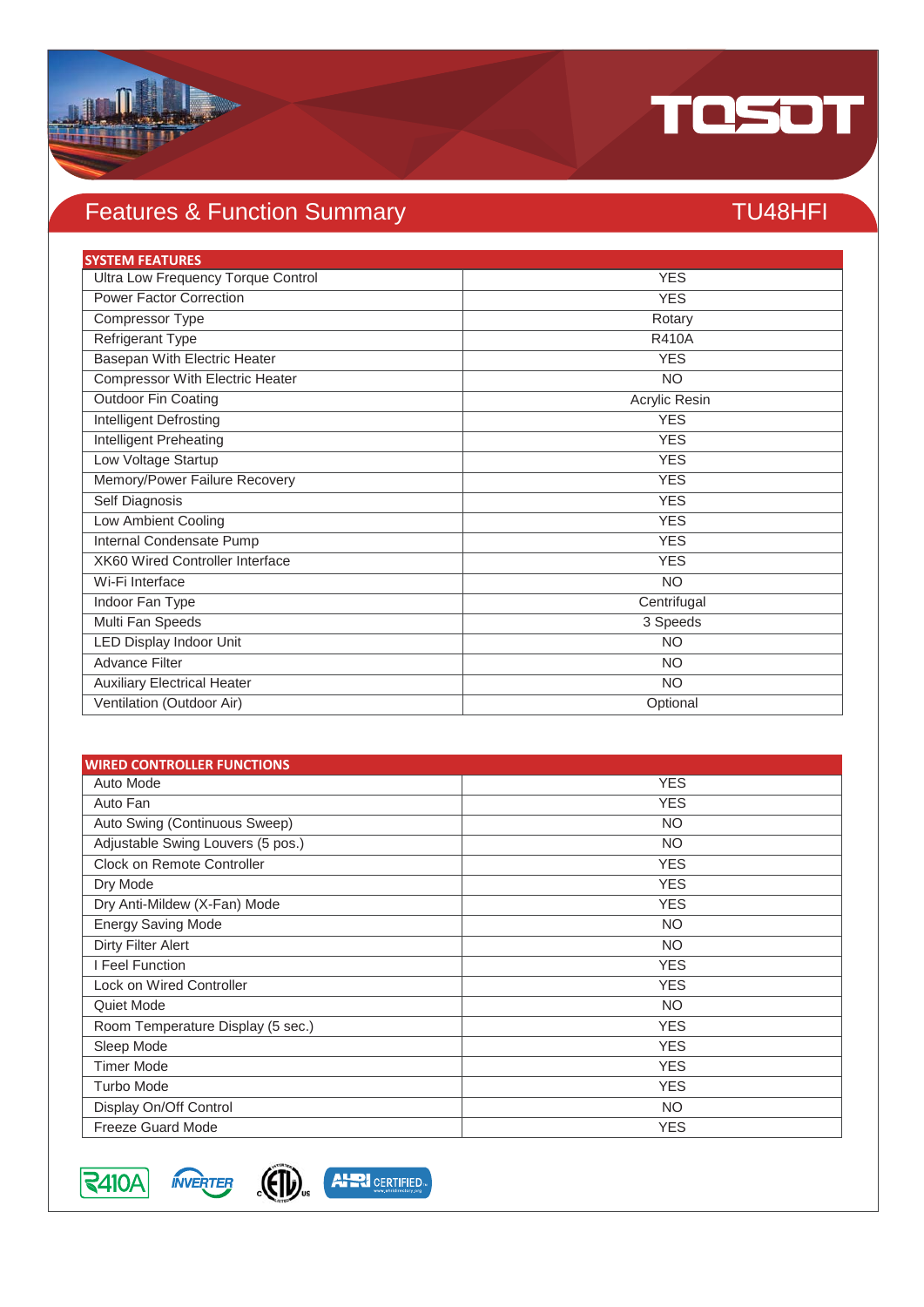

**Submittal Data: TU48HFI** 

48,000 BTUH Slim Duct Heat Pump System





#### **EXTENDED RATINGS**



**HEATING PERFORMANCE** 

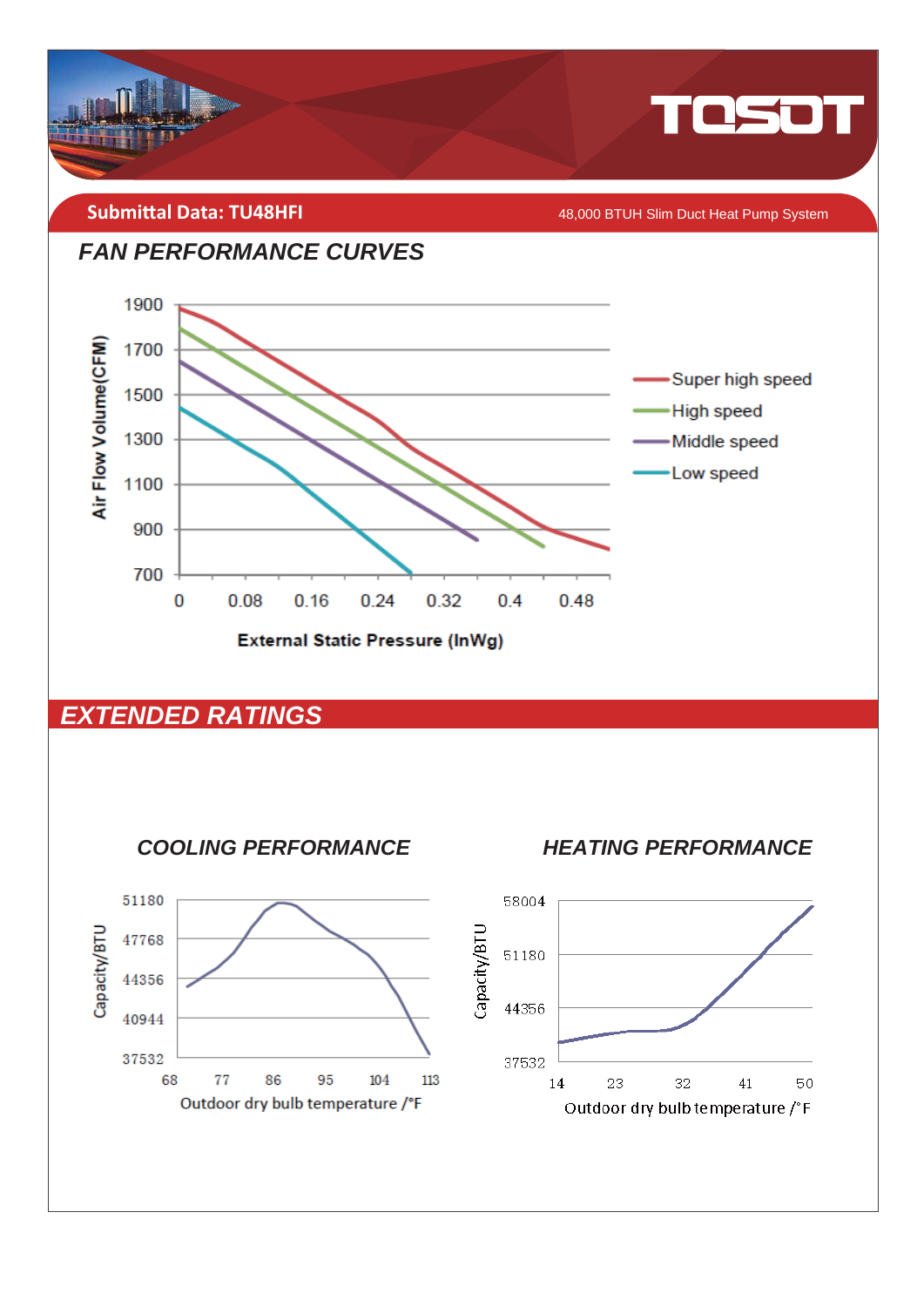

#### **Submittal Data: TU48HFI** *COMBILAGRAFI COMBILAGRAFIA <b>18,000 BTUH Slim Duct Heat Pump System*

## *MINIMUM SPACING REQUIREMENTS*

*INDOOR*